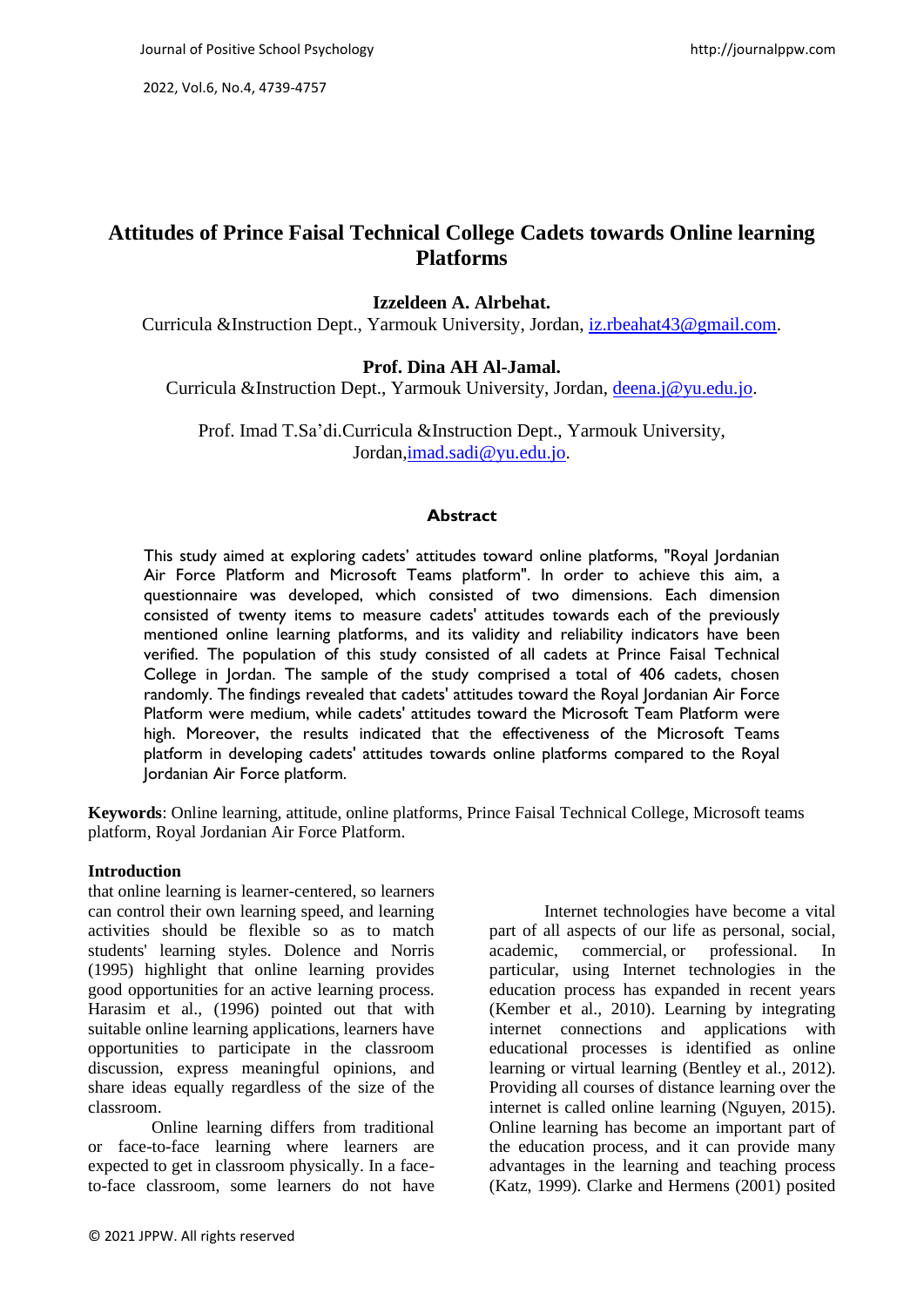Regarding the student's attitude toward online learning, it is considered a critical factor in the learning environment for all educational stages supported by online learning tools. Moreover, student attitudes relate to students' thinking and what they feel about, and how students behave toward an attitude object (Triandis, 1971). Students' strong attitudes can guide positive attitudes and behavior towards learning and can contribute to the efficient employment of teaching and learning strategies (Maio & Haddock, 2009).

Students' attitudes towards the Microsoft Teams platform and the Royal Jordanian Air Force Platform are critical in determining the extent to which these platforms are successfully used in improving the teaching and learning process, especially in emergency cases like the COVID-19 epidemic. The findings of this study may help to enhance the online learning process in Jordan's present higher education system.So researchers conducted this study to explore cadets' attitudes toward an online platform: "Royal Jordanian Air Force Platform and Microsoft Teams platform".

### **Statement of the problem**

The study's problem is that the COVID-19 pandemic affected higher education institutions in many countries, which caused all educational institutions to close to avoid the spread of this pandemic (Wong et al., 2020). Because of these closures, higher institutions were required to use online teaching platforms such as Moodle, Zoom, and Microsoft Teams, regardless of students' and teachers' experience in technology use, as well as to move from traditional face-to-face education to distance education (Bonafini et al., 2017). Researchers felt that it was indispensable to explore Prince Faisal Technical College's cadets' attitudes toward online learning platforms: "Microsoft Teams platform and the Royal Jordanian Air Force Platform". To find out the effectiveness of each of them and the possibility of continuing to use them in the learning of college students in the future.

# **Purpose and questions of the study**

The present study aims to explore cadets' attitudes toward an online platform: "Royal Jordanian Air Force Platform and Microsoft opportunities to communicate, unless, they can respond quickly and have self-confidence, whereas the learner is provided with the flexibility and proper learning environment to reach information and knowledge anytime by online learning (Bakerson et al., 2015). In online learning, learners are offered unique opportunities for an engaging learning environment, besides, in an online learning environment, face to face interaction is replaced by virtual interaction which provides convenience and flexibility (Smith et al., 2019).Bower et al., (2015) added that online learning supports unique advantages of a learning management system, for example, feedback tools, rubrics, authoring tools, chat discussion, assignment submission, and comment field.

 Technological progress and the increasing amount of knowledge have forced most institutions and teachers to change their techniques of teaching and learning to provide students with knowledge and meet their diverse needs. So recently, there has been a serious demand for various educational institutions and teachers to integrate technology into their techniques and methods of teaching and learning to meet students' demand for using online learning, thereby supporting their access to higher education (Kroder et al., 1998).

An online platform is one of the technological tools thatenable a teacher to design a learning course using multimedia pedagogical materials, personalize it according to each student's requirements and skills, and support students' actions. A student organizes their work, completes duties, and learns on the network or by downloading the pedagogical meaning that has been provided to them. They may track their progress, perform self-assessment exercises, and turn in completed assignments for evaluation by their teacher. Teachers and students converse individually or in groups, offer discussion topics, and work together to learn or create shared documents. An administrator maintains the system, regulates teacher and student access and privileges, and establishes linkages with external information systems (administrative documents, catalogs, pedagogical resources, etc. (Benta et al., 2014; Martynova et al., 2020).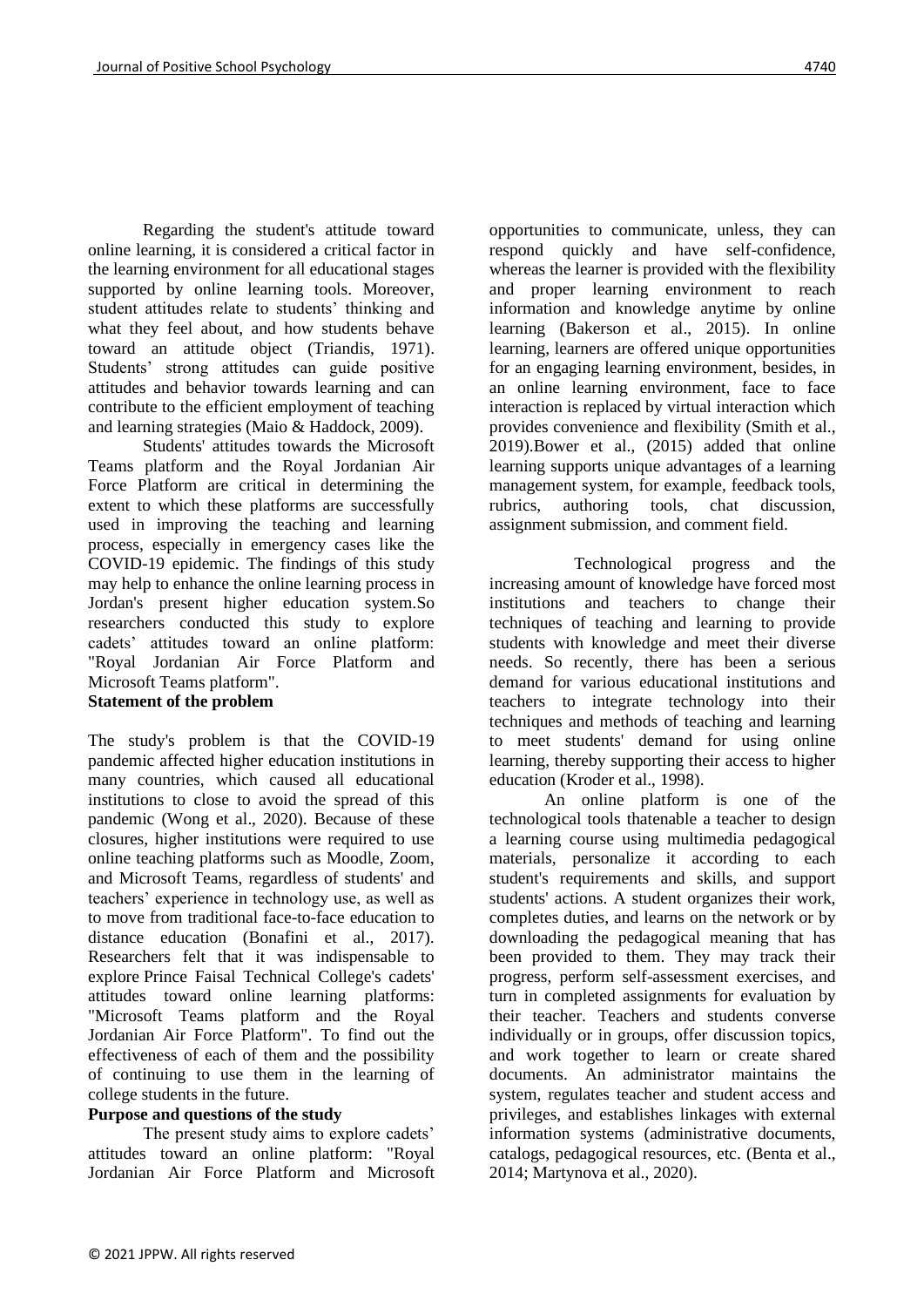**Online learning**: "is a form of education realized over a browser or applications without a need for additional software and learning resources" (Horton, 2000. P.9). In this study, it can be defined as one of the online learning modes that was used at Prince Faisal Technical College, which used some educational platforms (Microsoft Teams platform, Royal Jordanian Air Force platform) without the need for cadets to attend a college.

**Attitude**: "a psychological tendency that is expressed by evaluating a particular entity with some degree of favor or disfavor" (Eagly & Chaiken, 1993, p. 1). In this study, it can be defined as the perspective of Prince Faisal Technical College cadets toward using online platforms (Microsoft Teams platform, Royal Jordanian Air Force platform).

**Online platforms** are the use of a computer network to present or distribute some educational content, which provide two-way communication via a computer network so that students may benefit from communication with each other, teachers, and staff. (Desmond, 1988). In this study, it can be defined as platforms which are used in teaching cadets of Prince Faisal Technical College, including the Royal Jordanian Air Force platform and Microsoft Teams platform).

**Prince Faisal Technical College**: It is a college located in Amman whose aim is to graduate military personnel who are experts in aircrafts, engineering, electricity, and other professions in many sectors in Air Force.

**Microsoft Teamsplatform is a** collaboration platform from Microsoft. Introduced in 2017, Microsoft Teams offers file storage, chat, video, and voice calling with Office 365 integration. It is available both for free and paid, and replaced Skype for Business and Microsoft Classroom "(Microsoft Teams, 1981-2019). In this study, it can be defined as an educational application used by Prince Faisal Technical College cadets as an alternative to face-to-face learning, enabling cadets to attend lectures, conduct discussions, view educational materials, record data, submit required assignments, take exams, and other matters related to the educational process.

**Royal Jordanian Air Force Platform**: It is an online application that was created by Prince

Teams platform". It seeks to answer the following research questions:

- 1. What is the level of the cadets' attitudes whom studying on the Royal Jordanian Air Force Platform toward the Platform?
- 2. What is the level of the cadets' attitudes whom studying on the Microsoft Team Platform toward the Platform?
- 3. Is there a significant difference in the level of attitudes toward the platform at the level  $(a =$ 0.05) between the groups of cadets studying on the Microsoft Team Platform and those studying on the Royal Jordanian Air Force Platform?

# **Significance of the study**

The result of the study may hopefully benefit Prince Faisal Technical College and higher education institutions in developing educational patterns and plans for online learning as an alternative to face-to-face learning. Thus, the present study may be one of the handfuls of studies, to the best knowledge of the researcher. It may increase curriculum designers', decisionmakers', and tutors' awareness of the real needs of students during the learning process. Additionally, it may be significant as it attracts the attention of researchers towards conducting more future studies related to online learning management. So the study derives its importance because it is contemporary with a realistic phenomenon, which is the spread of the Corona virus, and the results of this study can be used in similar phenomena, such as wars and crises. Moreover, previous studies mentioned in this study may benefit those interested in distance learning and the results of its global application.

### **The Limitations of the study**

The current study is limited to Prince Faisal Technical College cadets enrolled in the first semester of the academic year 2021–2022. The findings are limited to the instruments and time that were used in this study. Targeting a different sample might yield different results.

### **Operational definition of terms**

The following terms will have associative meanings whenever they appear in the study: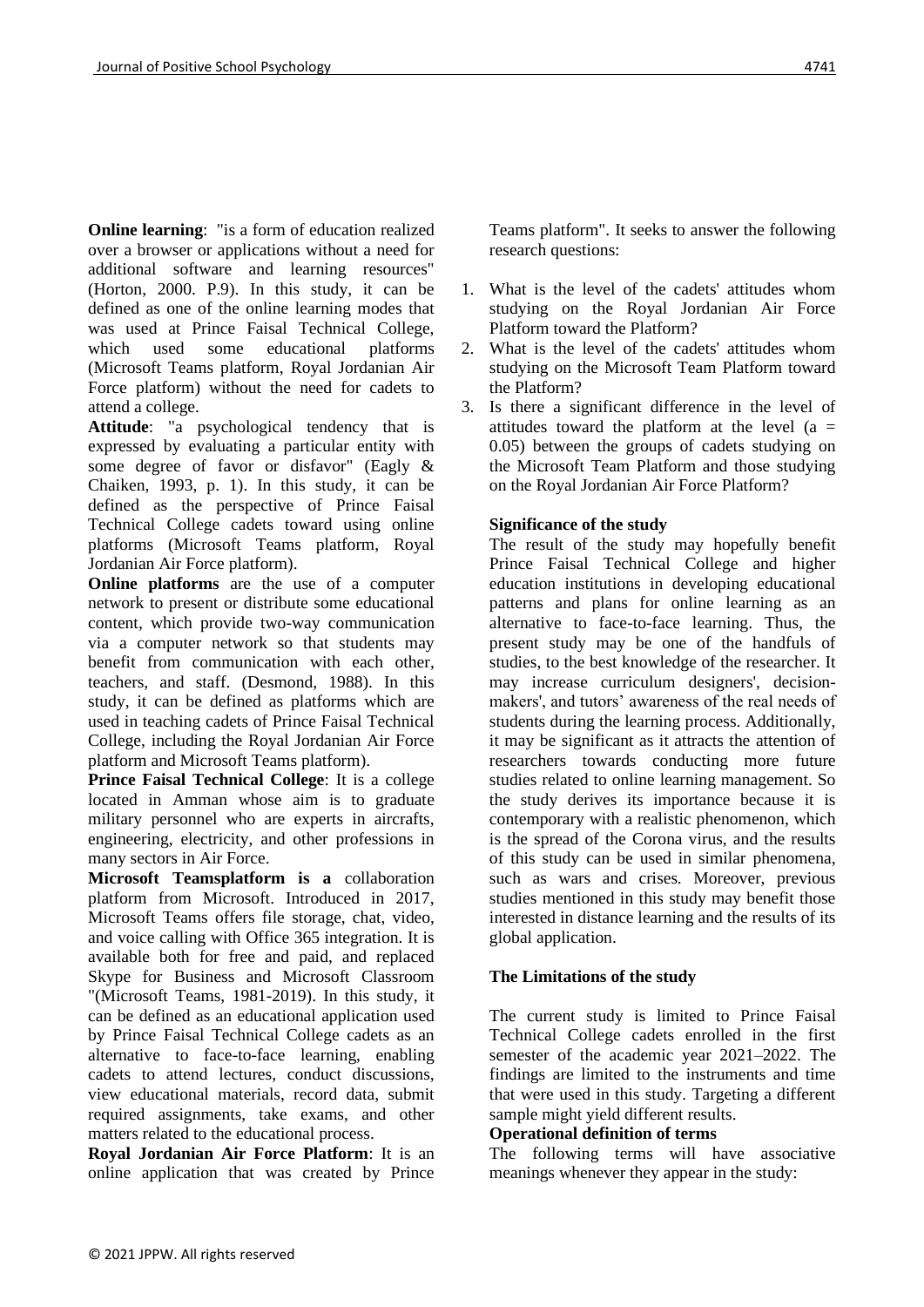online learning, which is flexible enough to bring interactivity to learning by employing new technologies that appeal to all students, whether they are on campus or at home. Furthermore, online learning enables students to be selfsufficient in terms of obtaining experience and knowledge as well as the use of active learning technologies (Mohammadi et al., 2011).

 Many students use online learning because it provides many distinguished features and advantages. Furthermore, online learning will remain a vital component of higher education (Croxton, 2014). Whether you like utilizing technology for learning or not, the truth is that it is here to stay. Technology has evolved into a critical tool for meeting the education, training, and retraining demands of a growing knowledge society (Berge, 2007). It was discovered that online learning gives students good opportunity to learn and enhance their computer skills for the reason that students are expected to have a basic comprehension of computer literacy skills and, for that purpose, the more students learn by using the internet applications, the more students learn information technology skills (IT) (Pollard & Hillage, 2001).

 Nowadays, online platforms have become widespread in higher education in both learning and training; these educational platforms have become more usable and sensible than traditional techniques. Educational platforms have been considered in many studies and research because they allow students to address the most serious problem in higher education and support equal and full access to learning for all students who have the same learning level (Tarasov et al., 2020). Moreover, these platforms enable students to have good flexibility in the learning process in terms of the educational schedule, the homework that students can perform, and the delivery of assignments on time (Sahin & Shelley, 2008). Furthermore, online platforms can provide students with an interactive, thoughtful, collaborative, and representative learning environment while also saving on time, costs, and effort (Maor, 2003). Platforms also encourage students to enhance their learning skills and knowledge in cooperative and collaborative

Faisal Technical College in cooperation with the Computer Directorate at the beginning of the spread of the Corona virus. It enables the cadets to see and follow up on the recorded lectures that the teachers have uploaded in advance, and it enables them to upload their assignments. It also enables teachers to set exams and follow up on students' attendance.

# **Theoretical background**

All terms associated with Online learning have been defined as an educational environment that employs Information Communication Technology (ICT) to boost communication and connection between learners themselves, "between learners and teachers, between a community and its materials and learning resources" (Jones and Steeples, 2002, p.2).Online learning has been explained as: "a model for teaching and learning that uses technology as a tool to facilitate independence in learning through accessibility, flexibility, convenience and control. Those characteristics could instigate a holistic approach to learning which ultimately leads to critical thinking, and raises standards of achievement in terms of outcomes" (Mehanna, 2006, p.8).

In most cases, "online learning is a learning process in which students learn far from the sources by accessing many learning resources at the same time in an environment that is different from traditional learning-teaching activities and in which they interact more than in the traditional classroom environment" (Çalışkan, 2002, p.37). Furthermore, online learning is considered as a type of education that is delivered through a browser or application without the use of extra software or learning tools (Horton, 2000).It was clarified that Online learning points out to all forms of supported electronic learning, which aimed to have an impact on knowledge based on learners' practice, experience and knowledge (Tavangarian et. al., 2004).

One of the goals of online learning is to extend the educational process outside the classroom. This type of learning helps students reduce their class load by lowering contact hours and replacing interactive tools with ones that they can use wherever and whenever they want (Mohammadi et al., 2011). Students may use their spare time for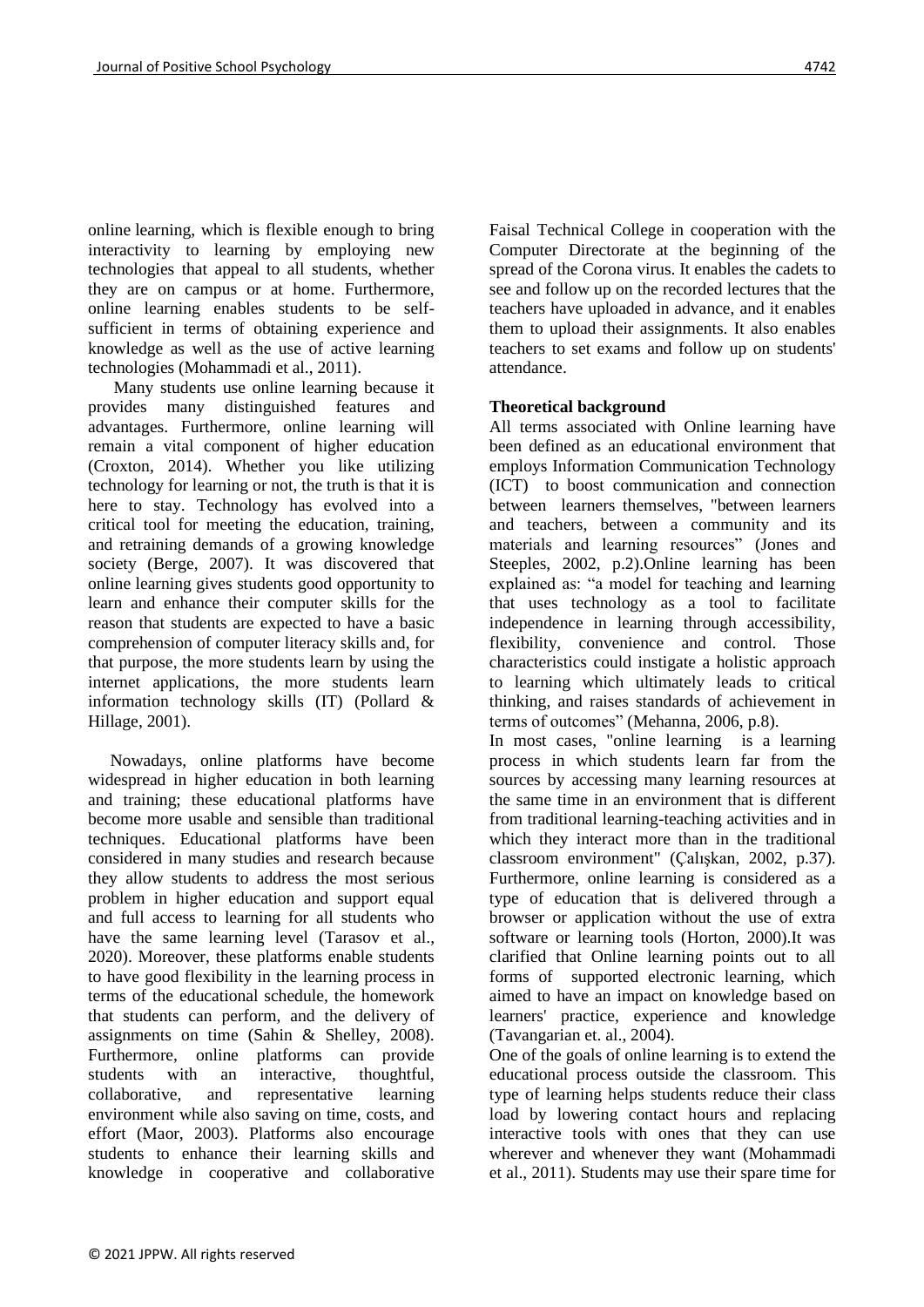According to the attitude concept, it is not easy to formulate a suitable definition for it; however, it is defined as "a presumptive construct that represents a person's degree of "like or dislike" for an item. It is generally a positive or negative opinion of a person, thing, event, or place" (Baker, 1992, p. 10). Wenden (1991), on the other hand, assumed that this concept "attitude" has three components: affective, cognitive, and behavioral. The affective component refers to feelings and emotions towards an object. The cognitive one consists of beliefs, opinions, or ideas, and the behavioral aspect refers to "intentions" towards the object (p.23). Scientists and researchers have defined attitudes with many definitions, but there is a common agreement that an attitude towards an issue or an object represents a propensity on her or his part to approve or disapprove of this issue or object, and therefore behave in a related way. For instance, a learner who is not able to use online platforms may have a negative attitude towards online learning and even towards the material taught through online platforms (Mortera- Gutierrez, 2006).

 So far, they have seen that the concept "attitudes" can be thought of as a general evaluation (for example, like or dislike) of an attitude object. This definitional viewpoint has created many conceptual models of the attitude concept. One of the most effective models of attitude has been the multicomponent model (Eagly & Chaiken, 1993). In accordance with this point of view, attitudes are precise evaluations of an object that have cognitive, affective, and behavioral components. Some scientists and researchers have considered how these elements contribute to the expression of attitudes (Zanna & Rempel, 1988).

 The affective component of attitudes refers to emotions or feelings related to an attitude object. Affective responses affect attitudes in some ways. A main way in which emotions or feelings influence attitudes is due to the affective reactions that are impassioned in the person after periphrasis to the attitude object. For example, some people feel that some insects like snakes or spiders scare them, so these negative affective responses may be causing a negative attitude towards these insects. These negative responses

environments (Pymm & Lyn, 2014). Platforms enable students to spend their time learning in an efficient way (Ried & Byers, 2009). Many online platforms are based on the student-centered learning approach, where the teacher takes on the role of the guide and facilitator of the learning process while the students are immersed in learning by themselves or in peer-to-peer activities. Students can make significant progress online by utilizing a student-centered approach in platforms (Sahin & Shelley, 2008).

The concept of the platform is based on some procedures that have been established at different educational institutes for students who are rarely on campus because of their remote place of residence; these procedures have authorized educational institutes to develop their quantity and quality of services (Liu et al., 2020). Nowadays, using online platforms is no longer limited to serving students who suffer from distance from their schools, colleges, or universities; they have been used during the recent pandemic (COVID-19), which allowed students to continue their educational paths despite these difficult circumstances (Eldokny & Drwish, 2021).

 The goal behind using online platforms is to improve students' cognitive skills and their efficiency, especially in education or training, and to achieve this, learners should be encouraged to use them (Al-Rahmi et al., 2015). Generally, we find that behavioral intention and satisfaction in online learning have been discussed in many educational studies, as both of them play a vital role in measuring platforms' ability to achieve educational goals (Almaiah et al., 2020). Simultaneously, there is a gap in those studies as far as the extent to which learners' intentions to use online platforms have not been attended to (Almaiah & Alyoussef, 2019). Furthermore, many studies and research have used a variety of theoretical models to assess students' intentions to use online learning (Ibrahim et al., 2017). But there is still insufficient in the discussion of theoretical models for platforms; moreover, there is an immediate need to determine the crucial factors for platforms' success in higher education, especially in terms of knowing the factors affecting their ease of use (Liu et al., 2020).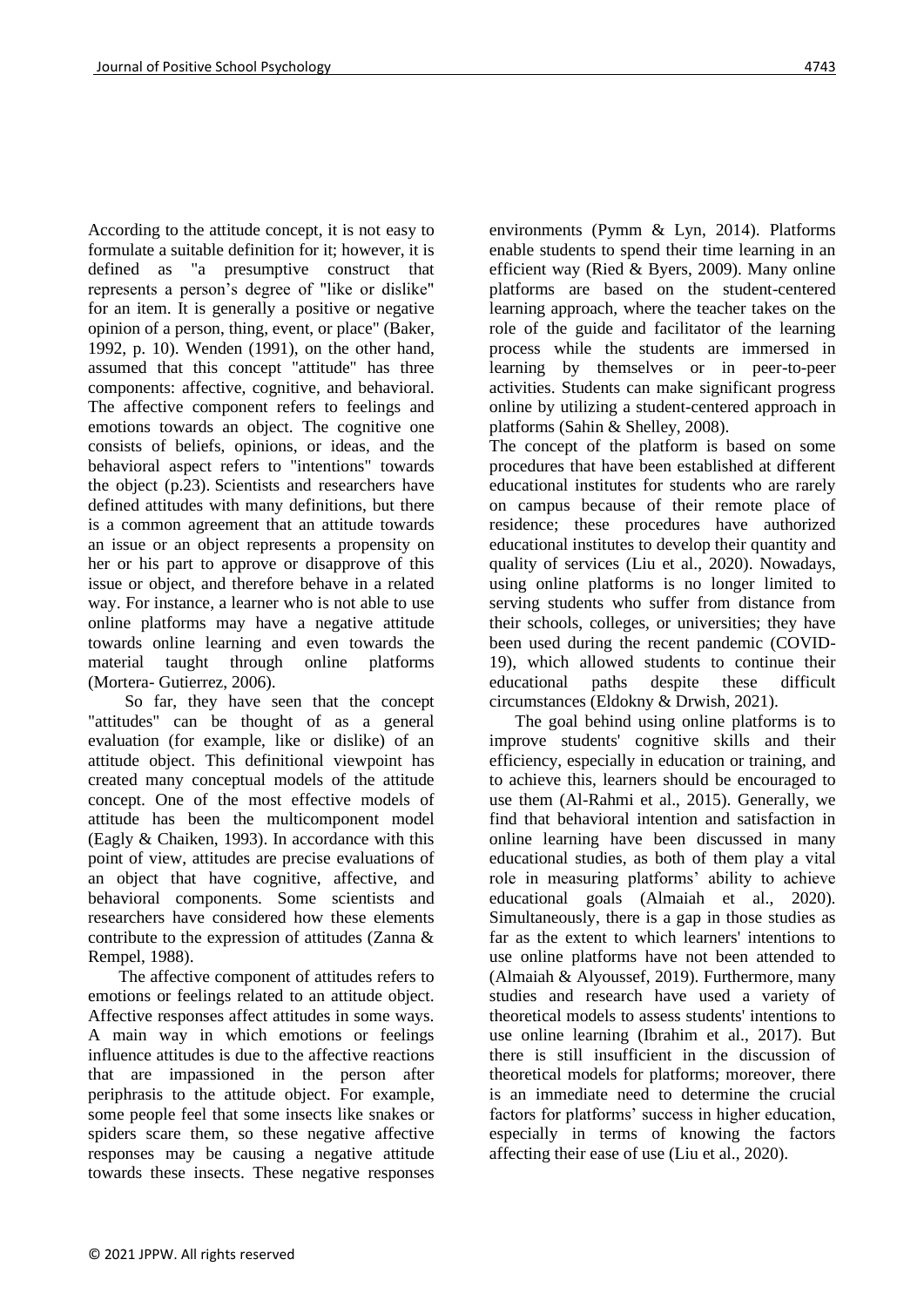other students had mixed feelings about the platform. Also, students preferred time-saving features and the real-time accessibility of the platform as compared to face-to-face learning.

Wea and Kuki (2021) carried out a study to determine the Faculty of Education and Teacher Training students' attitudes toward the use of online learning (Microsoft Teams application) during the COVID-19 pandemic. The study's sample included 176,000 students from Nusa Nipa University. To collect data, the researcher used a questionnaire. The results showed that learners had positive attitudes toward using the Microsoft Teams platform. Students hope that the Microsoft Teams platform will continue to be used by learners and teachers during online learning with some improvements so that learning takes place more effectively and efficiently.

Herguner et al., (2020) conducted a study to determine the effect of the online learning attitudes of university students on their online learning readiness. (306) university students participated in this study. Data for the research was collected through the "Online Learning Attitude Scale". Findings of the study revealed that the online learning attitudes of learners have a positive effect on their online learning readiness.

Hussein et al., (2020) conducted a study to explore the attitudes of undergraduate students towards their experience of using online learning during the COVID-19 pandemic (Corona Virus). The sample of this study consisted of 45 students who participated in this study. Data was collected through semi-guided essays asking learners to express their experiences with online learning during the pandemic and to determine the advantages and disadvantages of this experience in the second semester of the academic year 2019–2020. Findings of the study revealed that improved interaction and participation, convenience to use, low cost, safety, and time effectiveness, were the most frequently cited positive aspects of the online learning experience. Rojabi (2020) conducted a study to explore the students' attitudes toward online learning via the Microsoft Teams platform. The study sample consisted of 28 students from the Open University. The data was collected by using a questionnaire to get information about the English

probably produce a negative attitude towards these insects (Krosnick et al., 1992).The cognitive aspect of attitudes refers to thoughts, attributes, and beliefs that are associated with a specific object. In some cases, people's attitudes might be based mainly on a consideration of the attributes (positive (good) and negative (bad)) of the attitude object. For instance, when someone recently bought a new laptop, he paid great attention to some factors, such as the laptop's processor, installed memory (RAM), and system type. In this example, attitudes towards the different laptops were created via a conscious consideration of the characteristics (positive and negative) of each laptop (Fishbein & Ajzen, 1975).The behavioral component of attitudes refers to past behaviors with respect to an attitude object. For example, people might deduce that they have a negative attitude towards petroleum refinery plants if they recall having already signed a petition against having a petroleum refinery plants built near their homes (Nisbett & Wilson, 1977).According to Bem's (1972) "self-perception theory, people do not constantly have access to their views or opinions about different objects like outside observers , he discussed that this is particularly likely when the person's' attitude is especially ambiguous or weak".

To sum up, the concept of "attitudes" is seen as a social and psychological basis for sustaining motivations. So, students' positive attitudes towards the online learning system could keep positive motivation. According to Gardner and Lanbert (1972), "individual motivation to learn L2 is controlled by his attitudes toward the other group in particular or by his orientation to learning itself" (p.7).

# **Review of theRelated Literature**

Lee and Hassel (2021) conducted a study to present findings on the application of Google Docs as a collaborative writing platform for a research report assignment. Thirty-four first-year students participated in this study. To collect data, two sets of questionnaires, pre and postassignment, were used. The study's findings revealed that students with no prior experience found the Google Docs platform to be a positive experience and useful for their learning, whereas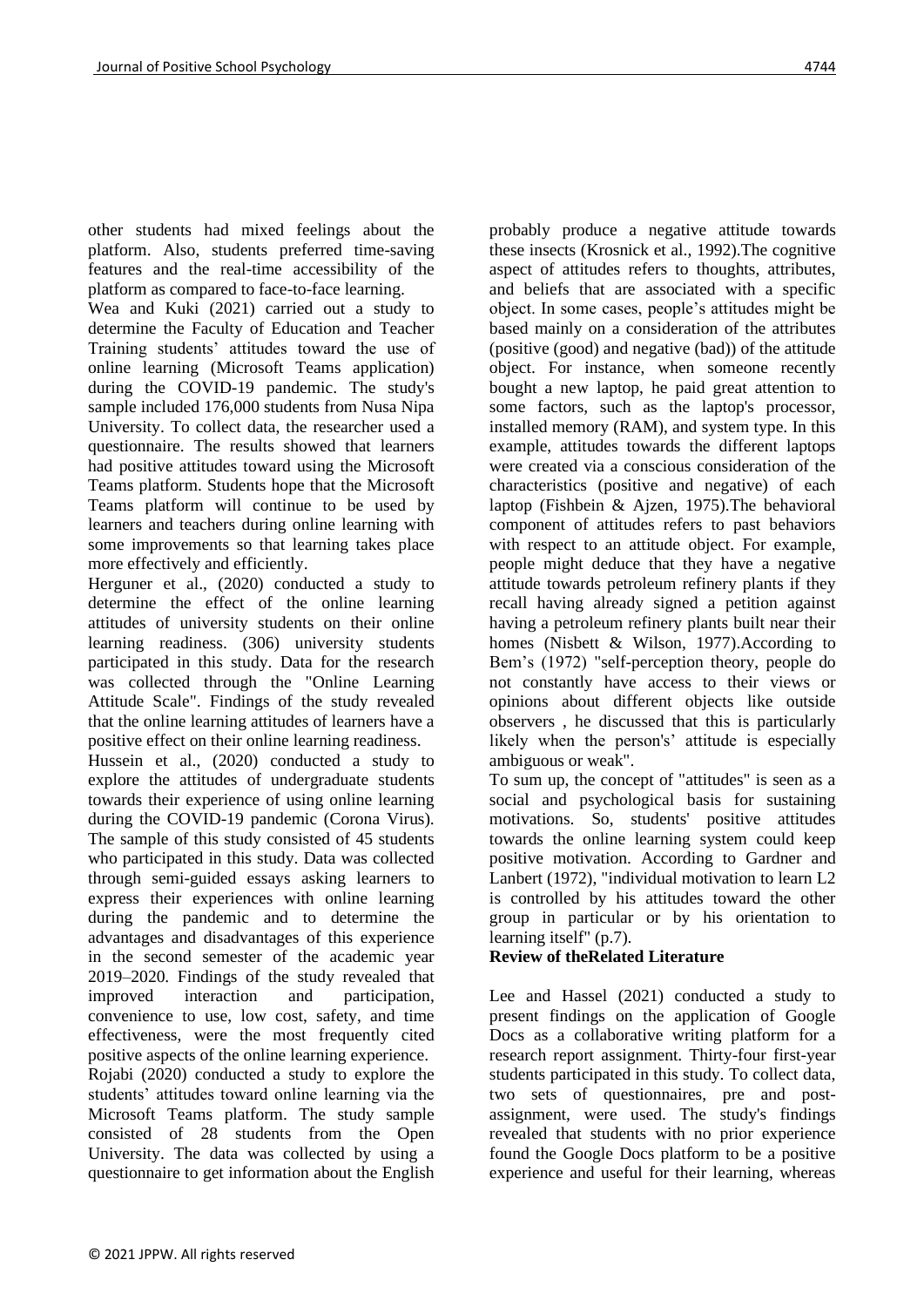platform at the University of Jordan. Also, the study revealed that students showed positive attitudes toward using Moodle as an online platform, because of its ease of use, not for the desired benefit.

Zue et al., (2013) conducted a study which aimed to examine various factors' influence on university students' attitudes toward online learning and their online learning attitude changes in a blended course. (120) Australian university students participated in this study. To collect data, the researchers used a questionnaire survey, preand post-test, and interview. The finding revealed that students showed a positive attitude toward online learning by the end of the course. Also, motivated students who were in the course appeared to understand the importance of the subject knowledge.

Okwumabua (2011) carried out a study that aimed to explore African American students' attitudes toward online learning. A total of 124 African American students participated in a positive youth development program. A questionnaire was conducted while participants were participating in a positive youth development programme in Memphis, Tennessee. Findings revealed that African American students' attitudes toward computers are inconsistent with their attitudes toward online learning. Also, students showed positive attitudes toward computers, but their attitudes reflected a lack of confidence, anxiety, and little use of online learning.

Mitchell and May (2009) conducted this study to explore attitudes towards and effects of online learning implementation. (382) respondents, of which (346) were faculty and (36) were academic administrators. To collect data, three instruments were used (a questionnaire, interviews, and document content analysis). The finding revealed that positive attitudes have an important impact on online learning implementation. Also, faculty acceptance of online learning is affected by attitudes related to some variables such as: intellectual reluctance, support, change, and costbenefit.

 Tekinarslan (2008) conducted this study to develop an attitude scale toward the Internet and to investigate if the levels of students' attitudes in the faculty of education differ significantly language students' attitudes towards online learning via the Microsoft Teams platform. The findings of the research revealed that online learning via the Microsoft Teams platform is categorized as something new for students, but this interaction and learning environment motivates students to participate in online learning. As a result, they can easily understand the learning materials.

 Obeidat et al., (2020) carried out a study to evaluate students' perceptions of the effectiveness of e-learning during the COVID-19 pandemic at Hashemite University, Jordan. The study sample consisted of 399 students who completed the online survey. A researcher collected the data by using a questionnaire. The findings of the study showed that students' overall evaluation of their e-learning experiences was generally positive. Microsoft Teams was the platform most preferred by students for e-learning, and the majority of students.

Istifci (2017) conducted this study to examine the perceptions of EFL students studying English at the School of Foreign Languages, Anadolu University, on blended language learning and online learning platforms. The study sample consisted of 167 students. A questionnaire was used to collect the data. The results of the study showed that students liked the idea of blended learning in terms of course format and attendance, and they liked the flexibility of online learning, but they preferred face-to-face communication with their teacher and classmates. The results also revealed that students were mostly positive about using online language learning platforms.

 Almarabeh et al., (2014) conducted this study to find out the impact of the online learning management system at the University of Jordan, examine the students' acceptance of this new system, and address the challenges facing the students while using the e-learning management system. Data was collected through a small paper scan which researchers developed and delivered to students at the University of Jordan. (240) students from the University of Jordan participated in this study. The study showed the students' satisfaction with using an online platform (Moodle) and provides real evidence to move forward towards using Moodle as an online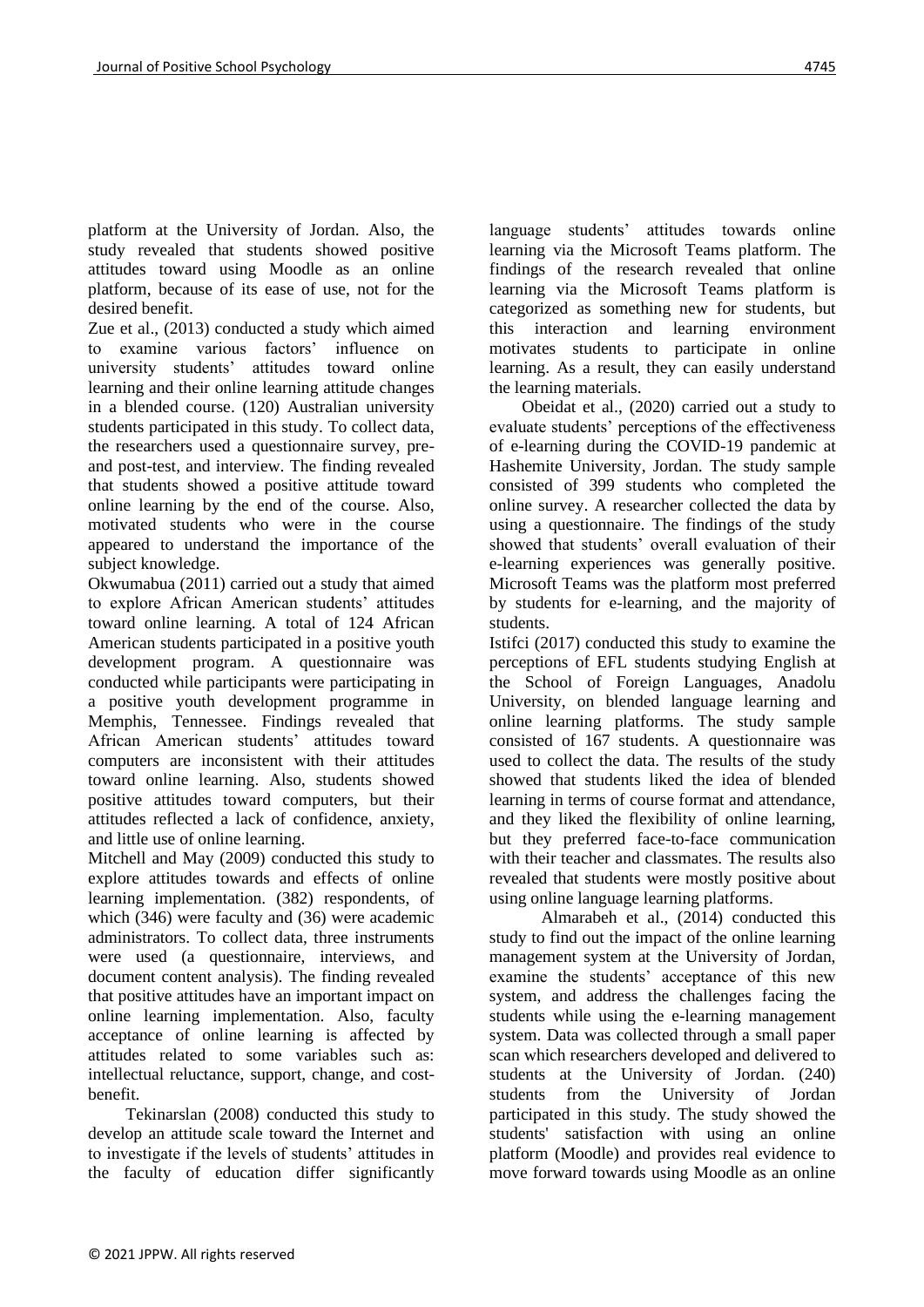faculty and students have positive attitudes toward online instruction. Additionally, the results showed that female students' access to a personal computer (home computer) was significantly correlated with their attitudes toward online learning.

#### **Methods and procedures**

 This section elucidates all of the design, participants, and instruments, along with their reliability, validity and data analysis.

#### **The participants of the Study**

The study sample consisted of 406 cadets of Prince Faisal Technical College, enrolled in the first semester of the academic year 2021–2022. They were selected randomly and distributed as follows: (201) cadets who studied by using the Royal Jordanian Air Force platform; and (205) cadets who studied by using the Microsoft Teams platform, as shown in table (1).

according to their gender, Internet experience, their preferences between Internet-based learning and face-to-face learning, and their views about the Internet as an instructional approach. The sample of the study was composed of 249 undergraduate students, divided into 149 females and 100 males, from a faculty of education. Findings indicated that students' willingness to participate in an internet-based course and their online experience had major effects on their attitudes toward the internet.

Alaugab (2007) carried out this study, which aimed to investigate faculty and student (female) attitudes toward adopting distance learning and the benefits of implementing online instruction. The study's sample consisted of 310 female students from two institutions affiliated with the Kingdom of Saudi Arabia's Ministry of Higher Education; data were gathered through survey questions. The results revealed that both female

**Table (1): Distribution of study sample according to platform.**

| Platform                           | Students number | percentage |
|------------------------------------|-----------------|------------|
| Royal Jordanian Air Force platform | 201             | 49.5%      |
| Microsoft Team platform            | 205             | 50.5%      |

#### **The Validity of Instruments**

To establish the validity of the questionnaire, a jury of five university professors specializing in TEFL, along with five Ph.D. students specializing in TEFL, moderated the tools. The jury's suggestions, comments, and recommendations were taken into consideration. Internal consistency validity was also used on the exploratory sample ( $n = 30$ ), as shown in table (2).

#### **The Instrument of the Study**

The instrument of this study was a 5-point Likert Scale questionnaire. The items of this questionnaire have been derived from the theoretical background of the study and from the literature review of the study. They were divided into two domains. The first part consisted of 20 items to explore cadets' attitudes toward the Royal Jordanian Air Force platform, whereas the second part consisted of 20 items to explore cadets' attitudes toward the Microsoft team platform.

#### **Table (2): The internal consistency validity coefficients of the questionnaire.**

| Item | correlation coefficient | item | correlation coefficient |
|------|-------------------------|------|-------------------------|
|      | .437                    | 11   | .424                    |
|      | .588                    | 12   | .651                    |
| っ    | .566                    | 13   | .427                    |
|      | .483                    | 14   | .538                    |
|      | .576                    | 15   | .571                    |
| 6    | .539                    | 16   | .476                    |
|      | .475                    | 17   | .413                    |
| o    |                         | 18   |                         |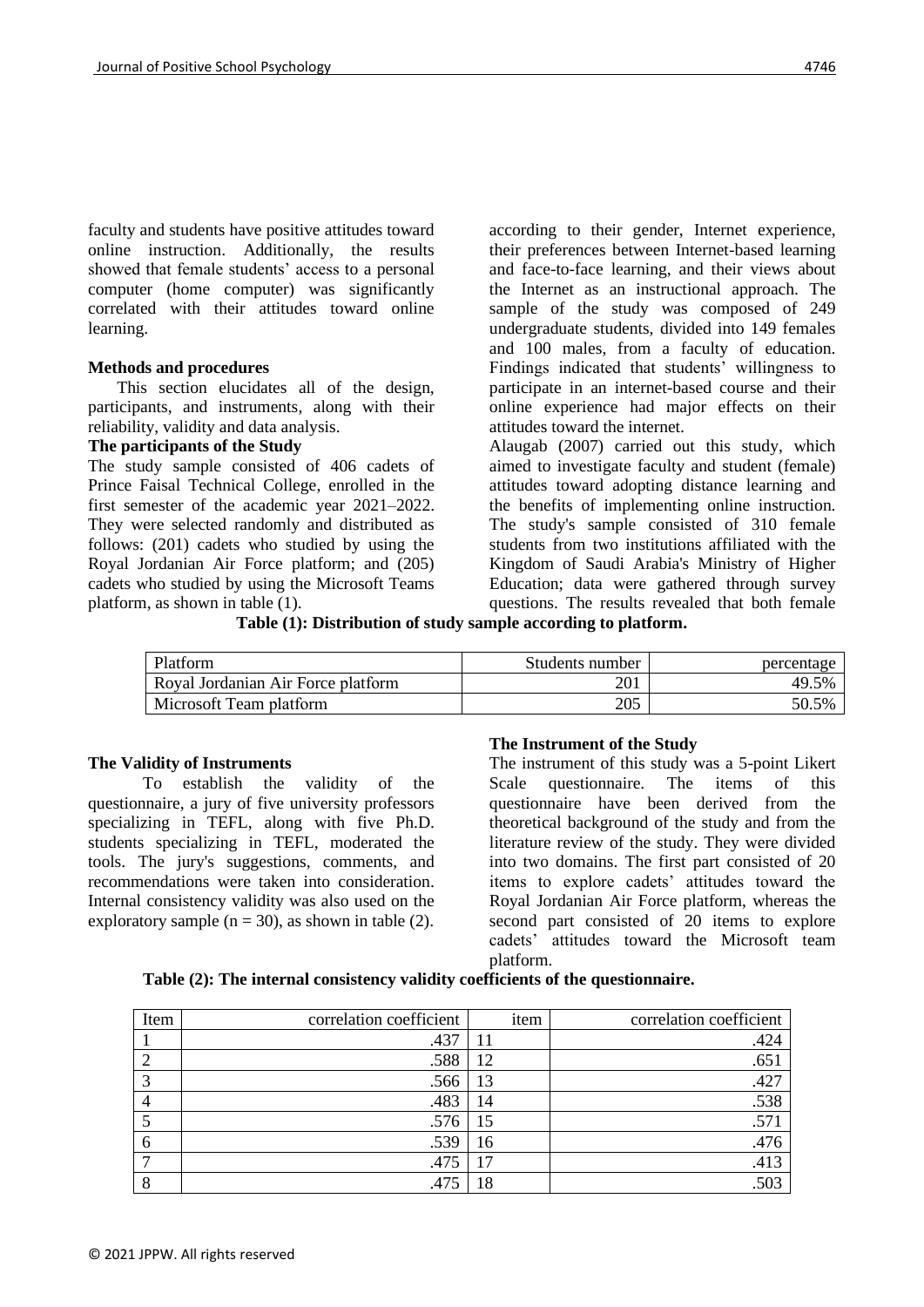| $\Omega$       | $\sim$ $\sim$   | $\sim$        | .    |
|----------------|-----------------|---------------|------|
|                | .033            | . .           | .44J |
| 1 <sub>0</sub> | 10 <sup>1</sup> | $\sim$ $\sim$ | .698 |
| 1 V            | .4 I U          | $\omega$      |      |

### **Reliability of the study**

In order to find out the reliability of the questionnaire, the Test-Re-Test method of analysis was employed on thirty students who were not involved in the study. A questionnaire was applied to an exploratory sample, and after two weeks, the same tool was applied to the same sample. In addition, Cronbach's alpha statistical method was used. Table (3) shows that.

### **Table (3): Questionnaire reliability coefficients.**

| Variable | <b>Test Retest</b> | Alpha Cronbach |
|----------|--------------------|----------------|
| Attitude | $\cdot$            | ററ<br>.00      |

[deviation, and the T-test. The means and standard](https://ludwig.guru/s/there+were+significant+differences)  [deviation were used to explore cadets' attitudes](https://ludwig.guru/s/there+were+significant+differences)  [toward the online platforms "Prince Faisal](https://ludwig.guru/s/there+were+significant+differences)  [Technical College platform" and "Microsoft](https://ludwig.guru/s/there+were+significant+differences)  [Teams platform". The T-test was used to show if](https://ludwig.guru/s/there+were+significant+differences)  there were significant differences at the level  $(a =$ [0.05\) of the attitude toward the platform between](https://ludwig.guru/s/there+were+significant+differences)  [the groups of cadets studying on the Microsoft](https://ludwig.guru/s/there+were+significant+differences)  [Team Platform and those studying on the Royal](https://ludwig.guru/s/there+were+significant+differences)  [Jordanian Air Force Platform.](https://ludwig.guru/s/there+were+significant+differences)

### **Findings [and DiscussionRelated to the](https://ludwig.guru/s/there+were+significant+differences)  [FirstQuestion:](https://ludwig.guru/s/there+were+significant+differences)**

To answer the question, "What is the level of the cadets' attitudes whom studying by the Royal Jordanian Air Force Platform toward the Platform?" Means and standard deviation were calculated as shown in table (4).

# **Data Analysis**

The present study sought to explore cadets' attitudes toward an online platform: "Prince Faisal Technical College platform and Microsoft Teams platform". Before data collection, the required permissions were taken from Prince Faisal Technical College in order to conduct the research. The quantitative data was collected from the closed items of the questionnaire. Then, administering a questionnaire to measure cadets' attitude toward using online platforms. After that, the data collected from the questionnaire was analyzed in terms of means, standard deviations, and t-tests using the Statistical Package for Social Studies (SPSS).

### **The Findings and Discussion**

[This study used particular statistical techniques in](https://ludwig.guru/s/there+were+significant+differences)  [the data analysis. They are the mean, standard](https://ludwig.guru/s/there+were+significant+differences) 

| Table (4): Means and Std. Deviations of cadets' responses who studied using the Royal Jordanian Air |                                                 |  |  |
|-----------------------------------------------------------------------------------------------------|-------------------------------------------------|--|--|
|                                                                                                     | Force platform on their attitudes questionnaire |  |  |

| #              | Item                                                                                                                 | Mean | Std. Deviation | Rank | Level  |
|----------------|----------------------------------------------------------------------------------------------------------------------|------|----------------|------|--------|
|                | Learning on the Royal Jordanian<br>Air Force Platform is a great<br>experience as it improves my<br>language skills. | 3.67 | .95            |      | Medium |
| $\overline{2}$ | Royal Jordanian Air Force Platform<br>provides me with technical support<br>for independent learning.                | 3.43 | .98            | 16   | Medium |
| 3              | Royal Jordanian Air Force Platform<br>enables me to take part in class.                                              | 3.54 | .99            | 6    | Medium |
|                | Royal Jordanian Air Force Platform<br>provides<br>with<br>me<br>many                                                 | 3.40 | .98            |      |        |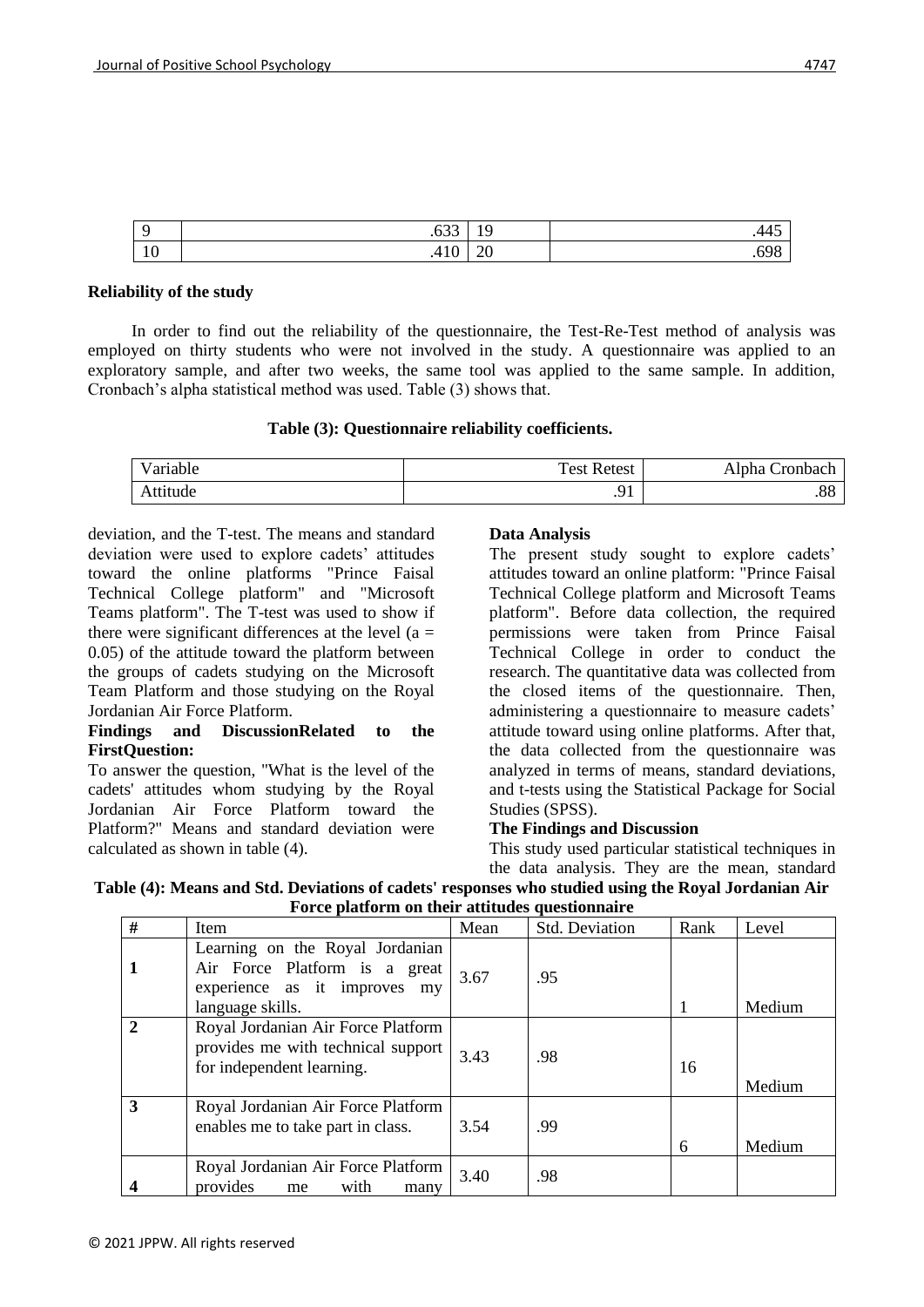|    | motivational factors in the process                                                                                                                                   |      |     |                |        |
|----|-----------------------------------------------------------------------------------------------------------------------------------------------------------------------|------|-----|----------------|--------|
|    | of attaining knowledge.                                                                                                                                               |      |     | 18             | Medium |
| 5  | Royal Jordanian Air Force Platform<br>contributes to the formation and<br>development my learning skill.                                                              | 3.57 | .97 | 2              | Medium |
| 6  | Royal Jordanian Air Force Platform<br>presents information regarding the<br>goals, objectives, structure and<br>contents of educational materials.                    | 3.53 | .95 | 7              | Medium |
| 7  | Royal Jordanian Air Force Platform<br>helps me control my personal<br>academic achievements and the<br>whole group as well.                                           | 3.50 | .99 | 10             | Medium |
| 8  | Royal Jordanian Air Force Platform<br>helps me fill the course with<br>various illustrative materials (ppt<br>presentations, documents of various<br>formats, etc.).  | 3.57 | .98 | 3              | Medium |
| 9  | Royal Jordanian Air Force Platform<br>gives me a chance to quickly access<br>other online services (YouTube,<br>BBC,<br>online newspapers<br>and<br>magazines, etc.). | 3.56 | .98 | $\overline{4}$ | Medium |
| 10 | Royal Jordanian Air Force Platform<br>enables me to find my learning<br>needs.                                                                                        | 3.37 | .98 | 19             | Medium |
| 11 | Royal Jordanian Air Force Platform<br>helps me understand the materials<br>easily.                                                                                    | 3.49 | .98 | 11             | Medium |
| 12 | In Royal Jordanian Air Force<br>platform<br>class,<br>the<br>learning<br>environment<br>motivates<br>me<br>to<br>actively learn and comprehend the<br>topics.         | 3.46 | .95 | 14             | Medium |
| 13 | In Royal Jordanian Air Force<br>platform class, I felt very at ease<br>answering questions.                                                                           | 3.43 | .91 | 17             | Medium |
| 14 | Using the Royal Jordanian Air<br>Force platform makes it simpler to<br>resolve<br>complication<br>between<br>students.                                                | 3.52 | .99 | 8              | Medium |
| 15 | Some assessment tools can be<br>effectively used in the Royal<br>Jordanian Air Force platform.                                                                        | 3.45 | .96 | 15             | Medium |
|    | My studies are greatly aided by the                                                                                                                                   | 3.48 | .92 |                |        |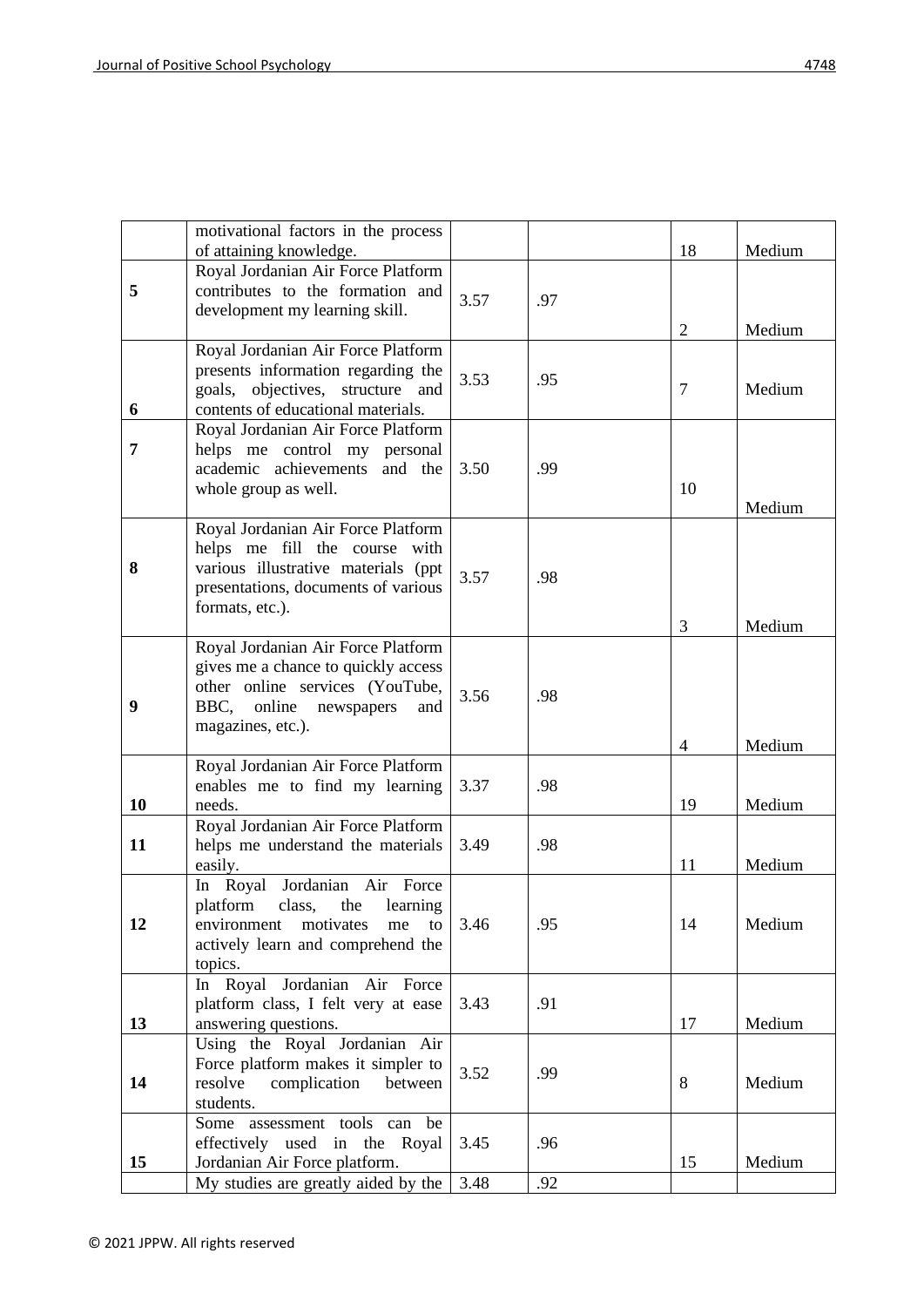| 16           | learning environment provided by<br>the Royal Jordanian Air Force<br>platform.                            |      |     | 12 | Medium |
|--------------|-----------------------------------------------------------------------------------------------------------|------|-----|----|--------|
| 17           | By using the Royal Jordanian Air<br>Force platform, it is easy for me to<br>express my problems.          | 3.55 | .99 | 5  | Medium |
| 18           | Royal Jordanian Air Force platform<br>allows for meaningful dialogue<br>between the teacher and students. | 3.51 | .99 | 9  | Medium |
| 19           | Royal Jordanian Air Force platform<br>enables me to master<br>target<br>language skills efficiently.      | 3.47 | .94 | 13 | Medium |
| <b>20</b>    | Royal Jordanian Air Force platform<br>develop my critical thinking skills.                                | 3.33 | .98 | 20 | Medium |
| <b>Total</b> |                                                                                                           | 3.49 | .22 |    | Medium |

level, while the item (Royal Jordanian Air Force platform develop my critical thinking skills.) ranked last with a mean  $=$  (3.33) and Std. Deviation  $= (0.98)$ , with a medium level.

 There is also one sample test with a cut score of 3 for cadets' responses on the attitude scale toward the Royal Jordanian Air Force platform, as shown in table (5).

Table (4) shows that the level of the cadets**'** attitudes toward the Royal Jordanian Air Force Platform was medium with a mean of (3.49) and a standard deviation of (0.22), where the item (Learning on the Royal Jordanian Air Force Platform is a great experience as it improves my language skills.) ranked first with a mean of (3.67) and a standard deviation of (0.95), with a medium

**Table (5): One Sample t Test with cut score (3) for cadets' responses on attitudes' scale toward Royal Jordanian Air Force platform.**

| - -<br>N | M<br>lean   | ∶frd<br>°10n<br>v1at<br>ימו | $\sim$<br>чı |               | r.<br>$\mathbf{5}1\mathbf{g}$ |
|----------|-------------|-----------------------------|--------------|---------------|-------------------------------|
| 201      | ΛQ<br>ر ۱۰۳ | $\sim$<br>. 22              | 200          | $\sim$<br>'6U | 000                           |

environment by knowing the students' understanding of the factors that affect their beliefs about online learning.

The finding related to the first question showed that the Royal Jordanian Air Force platform improved cadets' attitudes at a medium level. This level of attitudes' students towards using the Royal Jordanian Air Force platform is attributed to the ease of use and not to the expected benefits, which makes the decision makers at Prince Faisal Technical College interested in raising awareness of the usefulness of the Royal Jordanian Air Force platform. This result is in correlation with Almarabeh, et al., (2014) who found that students showed positive attitudes toward using Moodle as an online platform because of its ease of use, not for the

Table (5) shows that there were significant differences at the level ( $a = 0.05$ ) for the attitude toward the Royal Jordanian Air Force Platform for the cadets studying on it. This is due to a reduction in the calculated mean, which reached (3.49), where the (t) value equals (31.760).

Generally, new systems or applications fail because many users have no desire to use these systems or applications. This happens because they do not find any benefits from using these tools, or they find them complicated, which causes a lot of problems for them. The Royal Jordanian Air Force platform, as a new online learning application at Prince Faisal Technical College, can be accepted or rejected by the students. Academic administrators in colleges can help students accept this new learning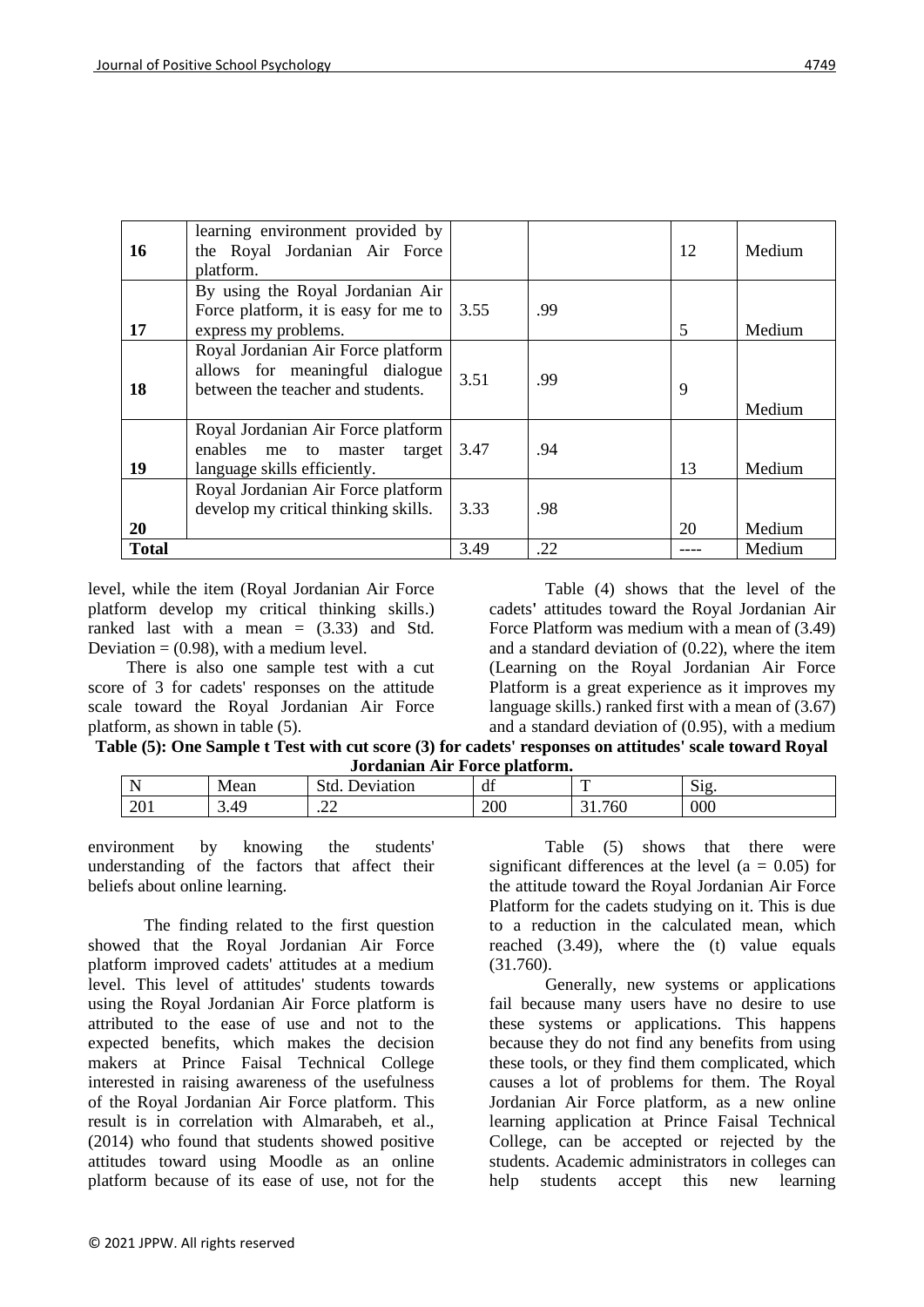correlation with Hussein et al., (2020); Lee and Hasse, (2021), who found that an online platform improved good interaction and participation among students and that it was convenient to use, low cost, and highly effective. In addition to enabling teachers to follow the attendance and absence of students by the numbers of file views, this result is in correlation with Istifci (2017), who found that students liked the idea of blended learning in terms of course format and attendance, and they liked the flexibility of online learning. For the reasons mentioned previously, the level of attitudes of Prince Faisal Technical College students towards using the Royal Jordanian Air Force platform was medium.

desired benefit. This may also be attributed to the fact that, despite the flaws in the Royal Jordanian Air Force platform (as it doesn't offer holding direct meetings and discussions, it doesn't allow making calls, it doesn't allow chatting for groups and individuals, and it doesn't offer sharing content), it has some advantages, such as offering good interaction and participation among students and providing the feature of uploading assignments, the possibility of following up on indirect (recorded) lectures, providing the feature of uploading exams by downloading the exam file on the platform, which includes the exam for open-ended questions or the multiple-choice exam), and other features. This result is in

# **Findings and Discussion Related to the Second Question.**

To answer the question, **"What is the level of the cadets' attitude whom studying by the Microsoft Team Platform toward the Platform?**" Means and Std. Deviation were used as shown in the table (6).

|  |  | Table (6): The Means and Std. Deviations of cadets' responses who studied using Microsoft team |  |  |  |  |
|--|--|------------------------------------------------------------------------------------------------|--|--|--|--|
|  |  | platform on their attitudes questionnaire.                                                     |  |  |  |  |

| #              | Item                                                                                                                                                | Mean | Std. Deviation | Rank           | Level |
|----------------|-----------------------------------------------------------------------------------------------------------------------------------------------------|------|----------------|----------------|-------|
| 1              | Learning on Microsoft Teamsplatform<br>is a great experience as it improves my<br>language skills.                                                  | 3.82 | .96            | $\overline{4}$ | High  |
| $\overline{2}$ | Microsoft Teamsplatform provides me<br>with technical support for independent<br>learning.                                                          | 3.73 | .96            | 11             | High  |
| 3              | Microsoft Teamsenables me to take<br>part in class.                                                                                                 | 3.78 | .95            | 6              | High  |
| 4              | Microsoft Teamsplatform provides me<br>with many motivational factors in the<br>process of attaining knowledge.                                     | 3.88 | .92            | $\mathbf{1}$   | High  |
| 5              | Microsoft Teamsplatform contributes<br>to the formation and development my<br>learning skills                                                       | 3.77 | .99            | 7              | High  |
| 6              | Microsoft<br>Teamsplatform<br>presents<br>information<br>regarding the<br>goals,<br>objectives, structure, and contents of<br>educational material. | 3.75 | .98            | 9              | High  |
| 7              | Microsoft Teamsplatform helps me to<br>personalacademic<br>control<br>my<br>achievements and the whole group as<br>well.                            | 3.76 | .93            | 8              | High  |
|                | Microsoft Teamsplatform helps me fill<br>the course with various illustrative                                                                       | 3.87 | .91            | $\overline{2}$ |       |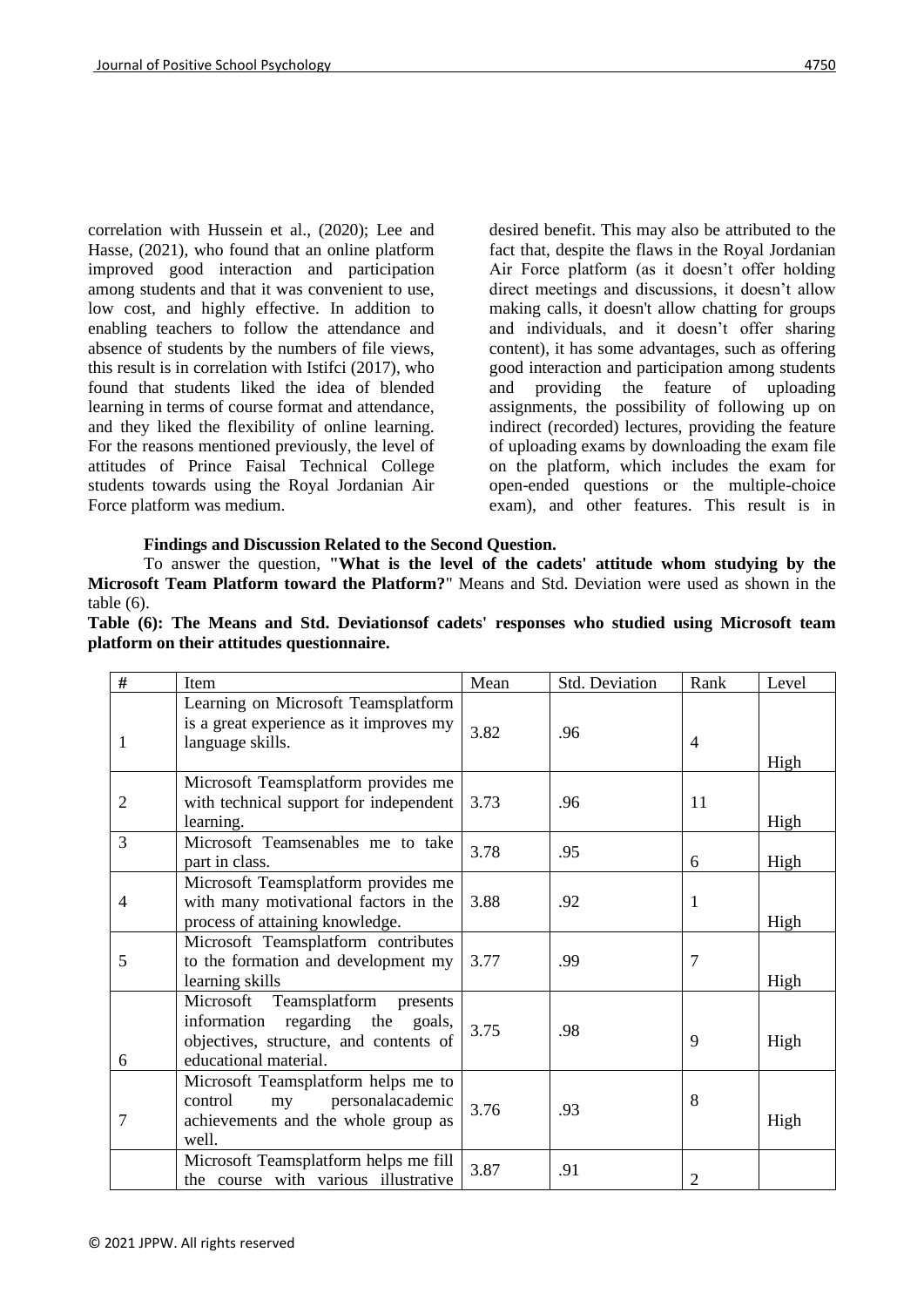| 8     | materials<br>(ppt<br>presentations,      |      |     |    | High   |
|-------|------------------------------------------|------|-----|----|--------|
|       | documents of various formats, etc.).     |      |     |    |        |
|       | Microsoft Teamsplatform gives me a       |      |     |    |        |
|       | chance to quickly access other online    | 3.83 | .95 |    |        |
| 9     | services (YouTube, BBC, online           |      |     | 3  | High   |
|       | newspapers and magazines, etc.).         |      |     |    |        |
|       | Microsoft Teamsplatform enables me       | 3.65 | .98 |    |        |
| 10    | to find my learning needs.               |      |     | 16 | Medium |
|       | Microsoft Teamsplatform helps me to      | 3.61 | .99 |    |        |
| 11    | understand the materials easily.         |      |     | 18 | Medium |
|       | In Microsoft Teamsplatform class, the    |      |     |    |        |
| 12    | learning environment motivates me to     | 3.60 | .98 | 19 | Medium |
|       | actively learn and comprehend the        |      |     |    |        |
|       | topics.                                  |      |     |    |        |
|       | In the Microsoft Teamsplatform class,    | 3.57 | .94 |    |        |
| 13    | I felt very at ease answering questions. |      |     | 20 | Medium |
|       | Using the Microsoft Teams platform       |      |     |    |        |
|       | simpler<br>makes<br>it<br>to<br>resolve  | 3.70 | .98 | 13 |        |
| 14    | complication between students.           |      |     |    | High   |
|       | Some<br>assessment<br>tools<br>can<br>be |      |     |    |        |
| 15    | effectively used in the Microsoft team   | 3.67 | .99 | 15 | Medium |
|       | platform.                                |      |     |    |        |
|       | My studies are greatly aided by the      |      |     |    |        |
| 16    | learning environment provided by the     | 3.74 | .99 | 10 | High   |
|       | Microsoft Teams platform.                |      |     |    |        |
|       | using<br>Microsoft<br>By<br>the          |      |     |    |        |
| 17    | Teamsplatform, it is easy for me to      | 3.69 | .98 | 14 | High   |
|       | express my problems.                     |      |     |    |        |
|       | Microsoft Teamsplatform allows for       |      |     |    |        |
| 18    | meaningful dialogue between<br>the       | 3.64 | .98 | 17 | Medium |
|       | teacher and students.                    |      |     |    |        |
|       | Microsoft Teamsplatform enables me       |      |     |    |        |
| 19    | master target language<br>skills<br>to   | 3.71 | .95 | 12 |        |
|       | efficiently.                             |      |     |    | High   |
|       | Microsoft Teamsplatform develop my       | 3.80 | .92 |    |        |
| 20    | critical thinking skills.                |      |     | 5  | High   |
| Total |                                          | 3.73 | .25 |    | High   |

Table (6) shows that the level of the cadets' attitude toward the Microsoft Team Platform was high, with a mean of (3.73) and a standard deviation of (0.25), where the item (Microsoft Teams platform provides me with many motivational factors in the process of attaining knowledge.) ranked first with a mean of (3.88) and a standard deviation of (0.92), indicating a high level, while the item (In the Microsoft Teams platform class, I felt very at ease answering questions.) ranked last with a mean of (3.57) and a standard deviation of (0.94), indicating a medium level.

Also, one sample test with a cut score of 3.00 on the Microsoft Team platform was used as shown in table (7).

# **Table (7): One Sample t Test with cut score (3) for cadets' responses on attitudes' scale towards the Microsoft Team platform**

| $\overline{\phantom{a}}$ | $\mathbf{w}$<br>$\frac{1}{2} \left( \frac{1}{2} \right) \left( \frac{1}{2} \right) \left( \frac{1}{2} \right)$ | וו<br> | -<br>$\overline{\phantom{a}}$ | - | -<br>.311 |
|--------------------------|----------------------------------------------------------------------------------------------------------------|--------|-------------------------------|---|-----------|
|--------------------------|----------------------------------------------------------------------------------------------------------------|--------|-------------------------------|---|-----------|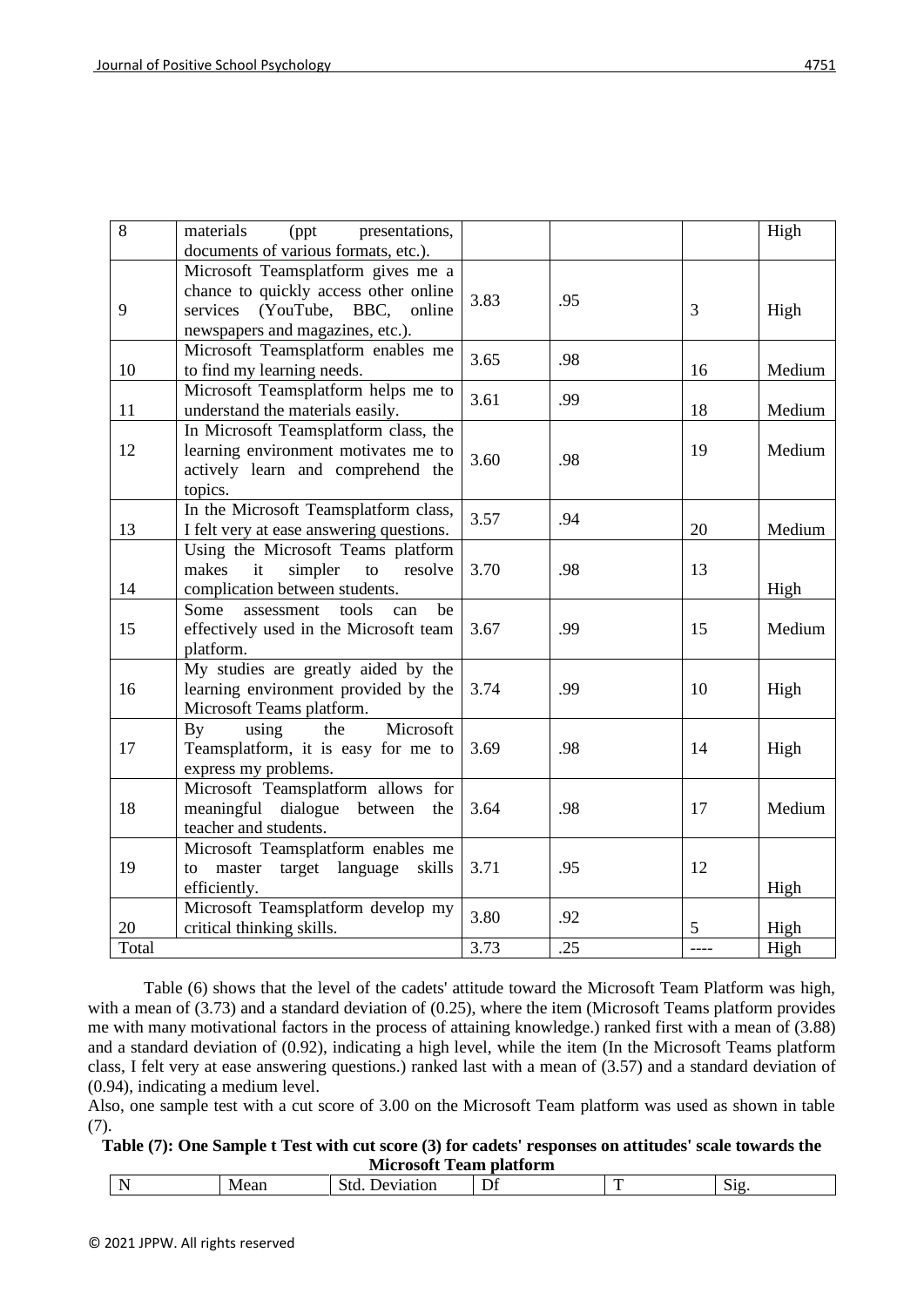| $\Delta \Omega$<br>$\sim$ $\sim$ | $\overline{\phantom{a}}$<br>. . | --<br>$-$<br>___ | $\Delta C$<br><br>$\overline{ }$ | 005 |
|----------------------------------|---------------------------------|------------------|----------------------------------|-----|
|                                  |                                 |                  |                                  |     |

Table (7) shows that there were significant differences at the level ( $a = 0.05$ ) for the attitudes towards the Microsoft Team Platform for the cadets who were studying by it. This is due to a reduction in the calculated mean, which reached (3.73) where (t) value equals (42.417).

The findings related to the second question showed that the effectiveness of the Microsoft Teams platform in improving cadets' attitudes was high. This may be attributed to many of the features that characterize the Microsoft Teams platform, including:

- 1. The possibility of holding direct meetings and discussions.
- 2. The possibility of allowing cadets to communicate and participate well without using e-mail or text messages and to hold conversations by setting up channels.
- 3. It is now possible to respond to posts with images, animations (GIFs), and links.
- 4. It allows making calls.
- 5. It allows chatting for groups and individuals.
- 6. It shares content with other colleagues.
- 7. It allows collaborative learning spaces (virtual classroom simulations).
- 8. The possibility of recording notes related to projects or study materials through a wiki or one note system in order to support and develop content. (Allison & Hudson, 2020).

 This effect may also be attributed to the privileges provided by the Microsoft Teams platform in collaborative e-learning through the sharing of educational activities among students themselves; this is one of the most prominent things that led to the cadets' interest and increased their motivation towards learning, which positively affected their attitudes. These findings are in correlation with those of Rojabi, (2020); Wea and Kuki, (2021) who found that online learning via the Microsoft Teams platform is categorized as something new for the students, but this interaction and learning environment motivated students to participate in online learning. As a result, they could easily understand the learning materials. Also, learners had positive attitudes toward using the Microsoft Teams platform, and they hope that the Microsoft Teams platform will continue to be used by learners and teachers during online learning with some improvements so that learning takes place more effectively and efficiently.

And since this collaborative learning led to the cadets' acquisition of knowledge (understanding and its use), providing them with written models to understand lectures through groups, which led to competition among students and helped them in social interaction and the development of their abilities through interaction with teachers, this finding is in correlation with Hussein et al., (2020), who found that online experience enables students to interact with each other and participate efficiently, In addition, the use of this platform also helped cadets overcome the fear they had, which gave them confidence and allowed them to develop their skills in different educational situations. This finding is in correlation with Okwumabua (2011) who found that students' attitudes reflected lack of confidence, anxiety, and little use of online learning.

**Findings and Discussion Related to the Third Question.**

To answer the question**, "Is there a significant difference in the level of the attitude toward the Platform at the level (** $\alpha$  **= 0.05)** between the groups of the cadets whom studying by the Microsoft Team **Platform and whom studying by the Royal Jordanian Air Force Platform?"**an independent (t) test was used to show the differences between the levels of attitudes of cadets studying on the Microsoft Team Platform and the Royal Jordanian Air Force Platform, as shown in table (8).

**Table (8): an Independent t Test between the cadets whom studying by the Microsoft Team Platform and Royal Jordanian Air Force Platform.**

| -----------------                           |     |      |           |     |          |      |         |  |  |
|---------------------------------------------|-----|------|-----------|-----|----------|------|---------|--|--|
| Group                                       |     |      | Std.      | df  | m        | Sig. | Eta     |  |  |
|                                             | N   | Mean | Deviation |     |          |      | Squared |  |  |
| Royal<br>Jordanian<br>Air<br>Force Platform | 201 | 3.49 | ററ<br>.∠∠ | 404 | $-10235$ | .000 |         |  |  |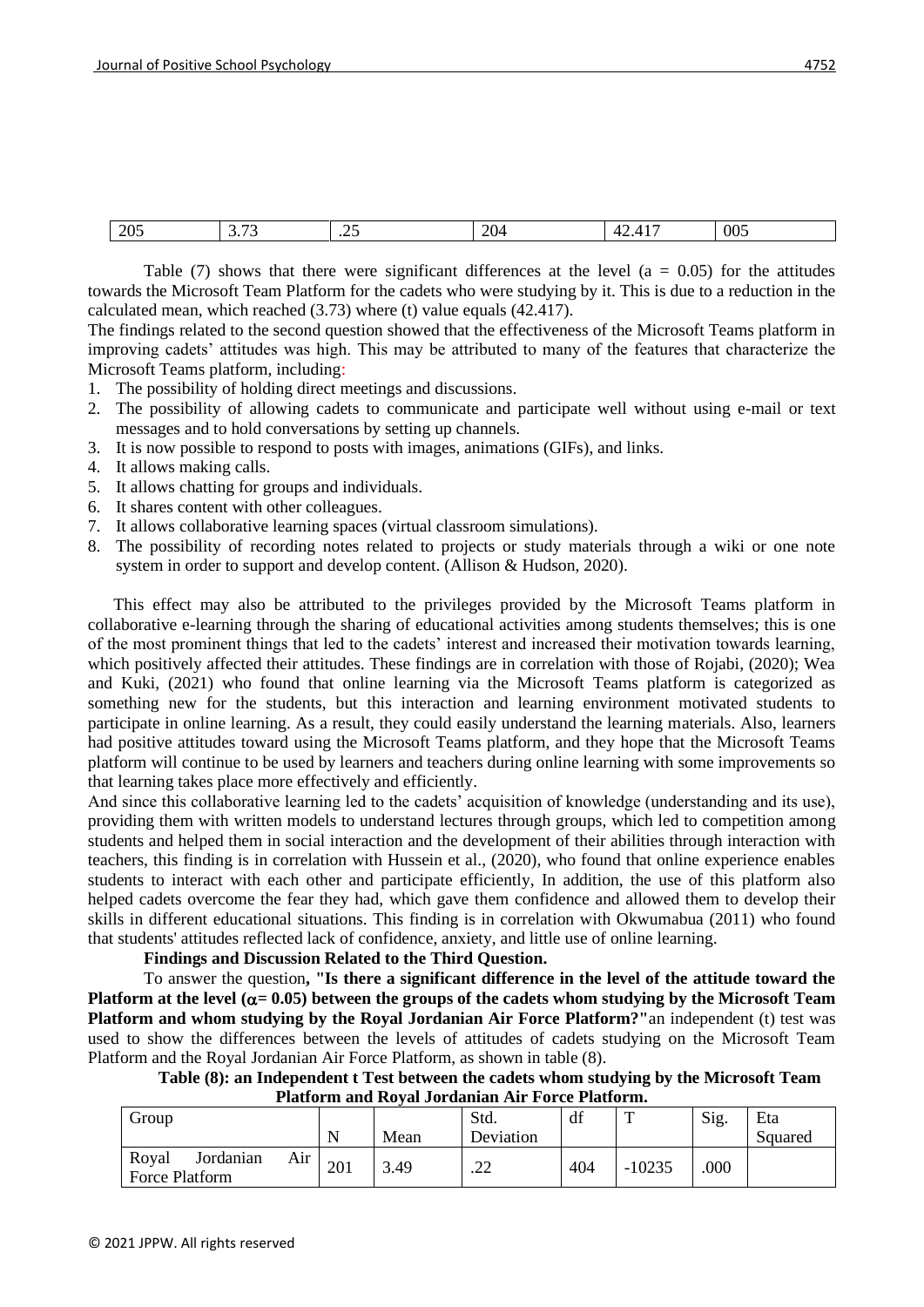analyze any information that may be received during the lecture.

- 3. It doesn't provide a content sharing feature.
- 4. It doesn't provide the ability to hold audio and video meetings.
- 5. It doesn't provide the ability to make calls.

 These findings are in correlation with (Wea & Kuki, 2021); (Almarabeh et al,. 2014); (Obeidat et al., 2020) who found that learners had positive attitudes toward using Microsoft Teams platform, and they hope that Microsoft Teams platform will continue to be used by learners and teachers during online learning with some improvements. Also, Microsoft Teams was the platform most preferred by students for e-learning and the majority of students.

# **Recommendations**

In light of the findings obtained, the following recommendation can be suggested:

- 1. Including some features of Microsoft Teams platform to use it in Royal Jordanian Air Force platform, because of its effectiveness in developing cadets' levels.
- 2. Using Microsoft Teams platform should expand in teaching all materials at Prince Faisal Technical College until the Royal Jordanian Air Force platform is developed to be compatible with the Microsoft Teams platform.
- 3. Students and teachers should be trained to use the Royal Jordanian Air Force platform and Microsoft Teams platform to benefit from their advantages.
- 4. Researchers ought to conduct other research studies on cadets` attitudes toward online platforms in other military colleges in and outside Jordan.
- 5. Researchers should conduct other research studies on the instructors` attitudes toward online platforms.
- 6. Other research studies ought to be done using other research instruments such as interviews and classroom observation.

Table (8) shows that there were significant differences at the level ( $a = 0.05$ ) of the attitude toward the platform between the groups of cadets studying on the Microsoft Team Platform and those studying on the Royal Jordanian Air Force Platform, which were attributed to the Microsoft Team Platform, where the (t) value equals (-10.236) to reading and writing skills.

The effect size (Eta Squared) was (.92),

which means that the use of the Microsoft Teams Platform explained a percentage (20.2%) of the improvement in cadet attitudes compared to the (the Royal Jordanian Air Force Platform) according to the criteria for the size effect (Eta square) presented by Cohen (1988), who stated:

\* The size of the effect is insignificant when the size of the effect is  $(ES)$   $> 0.20$ .

\* The size of the effect is small when the size of the effect is  $0.20 \leq$  (ES) < 0.50.

\* The size of the effect is medium when the size of the effect is  $0.50 \leq$  (ES) < 0.80.

\* The size of the effect is large when the size of the effect is  $0.80 \leq$  (ES) < 1.10.

\* The size of the effect is very large when the size of the effect is  $1.10 \leq$  (ES) < 1.50.

The findings indicated the effectiveness of the Microsoft Teams platform compared to the Royal Jordanian Air Force platform; students also showed positive attitudes towards using the Microsoft Teams platform. This may be attributed to the defects in the Royal Jordanian Air Force platform, according to the assessment of the Computer Directorate of the Royal Jordanian Air Force, 2021, which is.

- 1. It doesn't provide a chat feature between students to benefit and exchange content among them.
- 2. It doesn't provide the feature of direct lectures and instant communication, so cadets who use the Royal Jordanian Air Force platform are forced to attend the lectures that have been prepared in advance without the ability to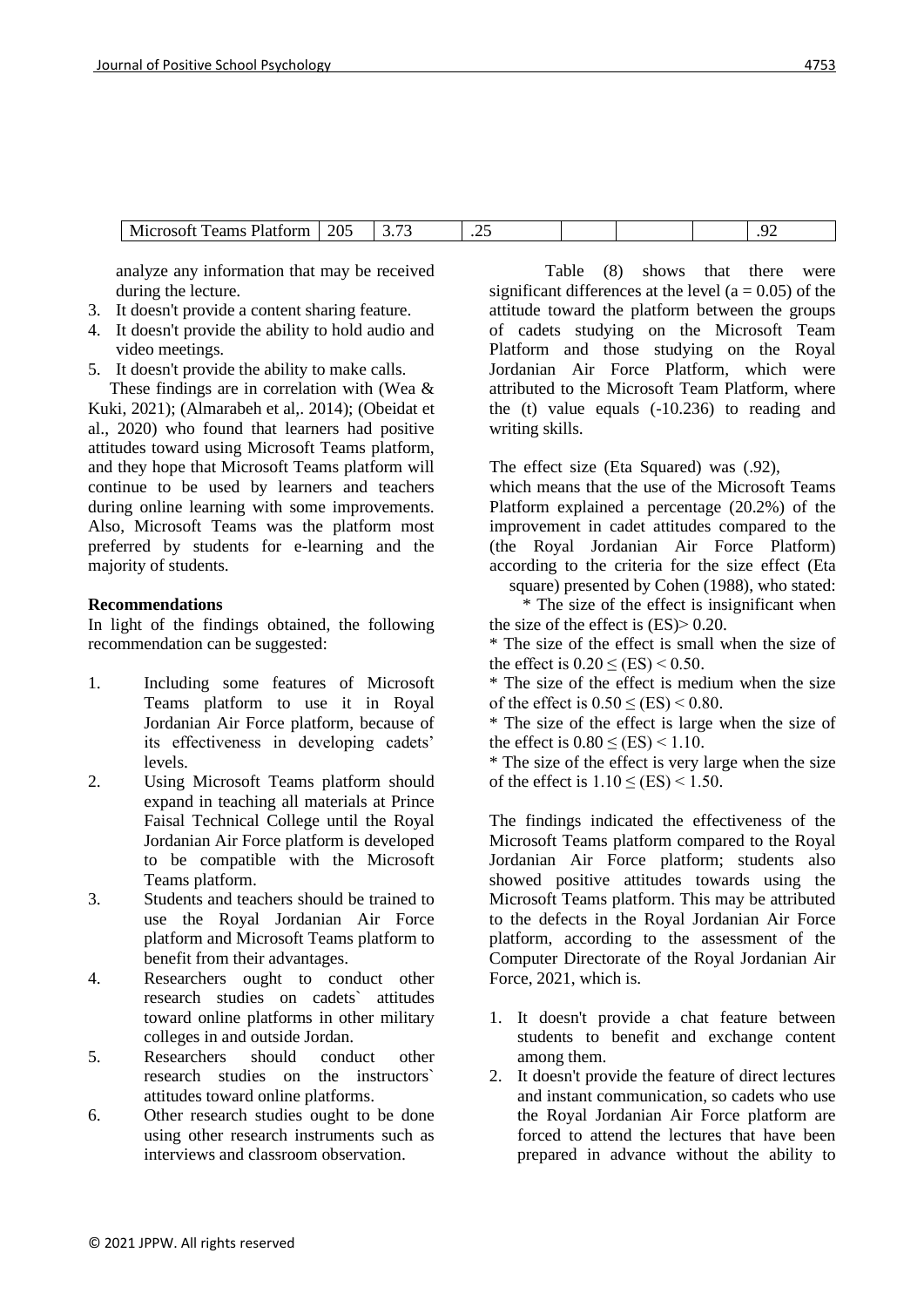Bem, D. J. (1972). *Self-perception theory*. In L. Berkowitz (Ed.), Advances in Experimental Social Psychology (pp. 1-62). New York: Academic Press.

Benta, D., Bologa, G.,& Dzitac, I. (2014). Elearning Platforms in Higher Education. Case Study. *Procedia Computer Science*, 31: 1170- 1176.

Bentley, Y., Selassie, H. & Shegunshi, A. (2012). Design and Evaluation of Student Focused ELearning. *Electronic Journal of E-Learning*,  $10(1),$  1–12.

[https://www.researchgate.net/publication/2672624](https://www.researchgate.net/publication/267262478_Design_and_Evaluation_of_Student-Focused_eLearning) [78\\_Design\\_and\\_Evaluation\\_of\\_Student-](https://www.researchgate.net/publication/267262478_Design_and_Evaluation_of_Student-Focused_eLearning)

[Focused\\_eLearning.](https://www.researchgate.net/publication/267262478_Design_and_Evaluation_of_Student-Focused_eLearning)

Berge, Z.L. (2007). Barriers and the organization's capabilities for distance education,*Distance Learning*, Vol. 4 No. 4, p. 1. Bonafini, F. C., Chae.C., Park, E.,& Jablokow, K. W. (2017). "How Much Does Student Engagement with Videos and Forums in a MOOC Affect their Achievement?" *Online Learn. J.* vol. 21, no. 4, pp. 223–240, 2017. [https://doi.org/10.24059/olj.v21i4.1270.](https://doi.org/10.24059/olj.v21i4.1270)

Bower, M., Dalgarno, B., Kennedy, G. E., Lee, M. J., & Kenney, J. (2015). Design and Implementation Factors in Blended Synchronous Learning Environments: Outcomes from a Crosscase Analysis. *Computers & Education*, 86, 1–17. [https://doi.org/https://doi.org/10.1016/j.compedu.](https://doi.org/https:/doi.org/10.1016/j.compedu.2015.03.006) [2015.03.006.](https://doi.org/https:/doi.org/10.1016/j.compedu.2015.03.006)

Clarke, T. & Hermens, A. (2001). Corporate Developments and Strategic Alliances in E-Learning. *Education and training*, 43(4/5), 256- 267.

Çalışkan, H. (2002). Çevrimiçi (Online) eğitimde öğrenci etkileşimi. Eskişehir: Açıkve Uzaktan Eğitim Sempozyumu.

Cohen, J. (1988). *Statistical Power Analysis for the Behavioral Sciences* (2nd Ed.). Hillsdale, NJ: Lawrence Erlbaum Associates, Publishers

Dolence, M. G.,& Norris, D. M. (1995). *Transforming Higher Education: A vision for learning in the 21st century.* Society for College and University Planning.

Croxton, R.A. (2014). The role of interactivity in student satisfaction and persistence in

7. Conducting a similar study to compare the Royal Jordanian Air Force platform with platforms used in the Ministry of Education and Jordanian universitie

# **References**

Alaugab, A. (2007). *Benefits, barriers, and attitudes of Saudi female faculty and students toward online learning in higher education*, PhD Thesis, Lawrence: University of Kansas.

Allison, N., & Hudson, J. (2020). Integrating and Sustaining Directed and Self-Directed Learning Through MS Teams and OneNote: Using Microsoft Teams and OneNote to Facilitate Communication, Assignments, and Portfolio Management. BALEAP TEL SIG Webinar, 03 Jun 2020.

Almaiah, M.A, Al-Khasawneh, A.,&Althunibat, A. (2020). Exploring the critical challenges and factors influencing the E-learning system usage during COVID-19 pandemic. *Educ. Inf. Technol. 2020*, 25, 5261–5280. [CrossRef] [PubMed].

Almaiah, M.A.,& Alyoussef, I.Y. (2019). Analysis of the effect of course design, course content support, course assessment and instructor characteristics on the actual use of E-learning system. *IEEE* Access 2019, 28, 171907–171922. [CrossRef]

Almarabeh, T., Mohammad, H., Yousef, R.,& Majdalawi, Y.Kh. (2014). The University of Jordan E-Learning Platform: State, Students' Acceptance and Challenges. *Journal of Software Engineering and Applications*, 7, 999-1007. http://dx.doi.org/10.4236/jsea.2014.712087

Al-Rahmi, W.M., Othman, M.S,& Yusuf, L.M. (2015). Using social media for research: The role of interactivity, collaborative learning, and engagement on the performance of students in Malaysian post-secondary institutes. *Medit. J. Soc. Sci*. 2015, 6, 536–546. [CrossRef]

Baker, C. (1992). *Attitudes and Language*. Clevedon UK: Multilingual Matters.

Bakerson, M., Trottier, T., & Mansfield, M. (2015). Assessment in Online and Blended Learning Environments (S. Koc, X. Liu, & P. Wachira, (Eds.)). Information Age Publishing Inc. https://mafiadoc.com/assessment-in-online-andblended-learning-

\_597c73591723ddb28e0735fb.html.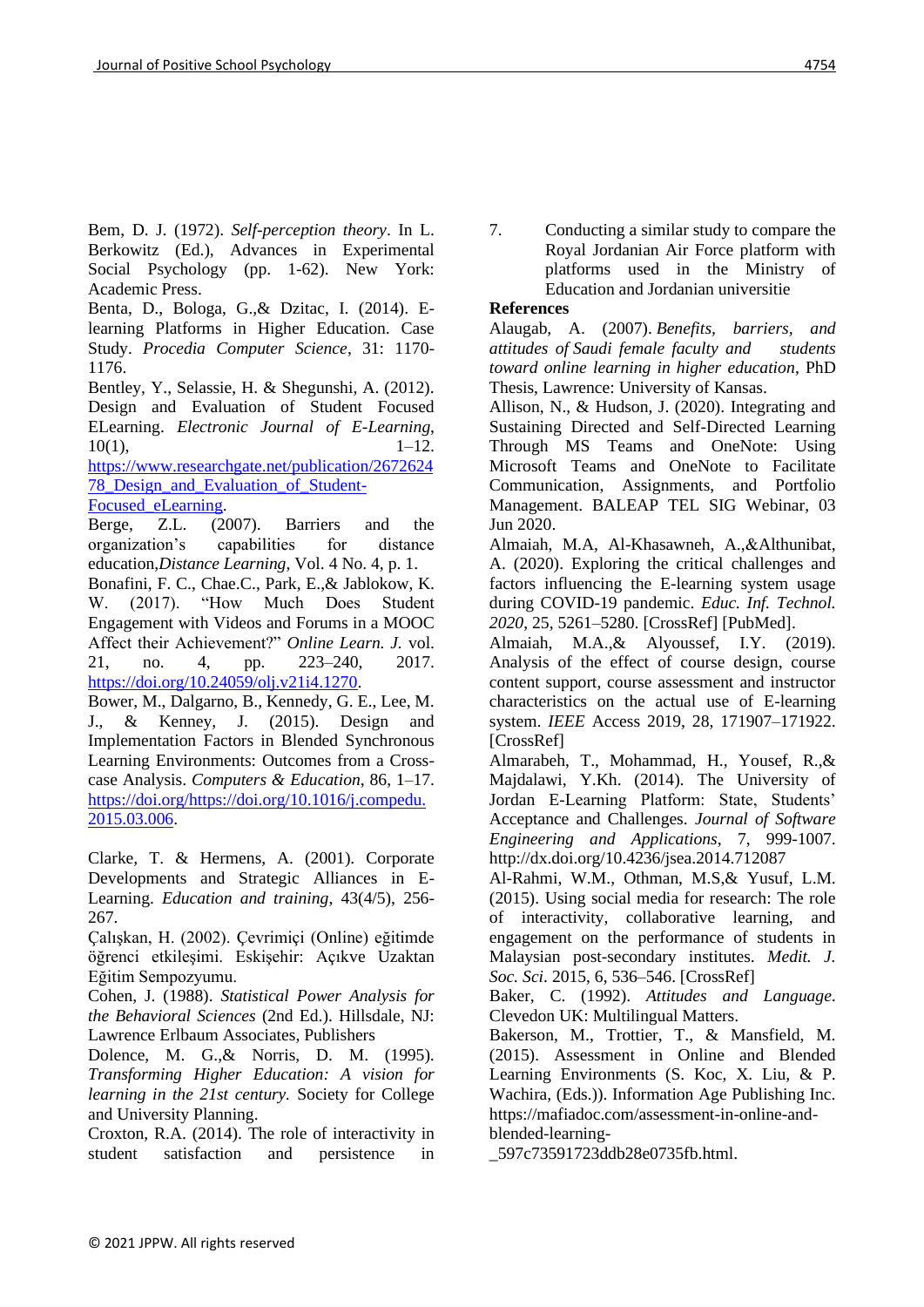and Blended Language Learning. *Journal of Education and Learning*; Vol. 6, No. 1; 2017. ISSN 1927-5250 E-ISSN 1927-5269.

Jones, C.,& Steeples, C. (2002).Perspectives and Issues in Networked Learning, in Steeples, C. and Jones, C. (Eds.)*Networked Learning: Perspectives and Issues*, 1-12, London: Springer Verlag.

Katz, R. N. (1999*). Dancing with the Devil: Information Technology and the New Competition in Higher Education.* Jossey-Bass Publishers San Francisco.

Keegan, D. (1988). *On defining distance education*. In Distance Education: International Perspectives, eds. D. Sewart, D. Keegan, and B. Holmberg, 6-33. London/New York: Routledge.

Kember, D., McNaught, C., Chong, F. C., Lam, P., & Cheng, K. F. (2010). Understanding the ways in which design features of educational websites impact upon student learning outcomes in blended learning environments*. Computers in Education, 55,* 1183-1192.

http://dx.doi.org/10.1016/j.compedu.2010.05.015 Kroder, S.L., Suess, J.,& Sachs, D. (1998). Lessons in launching web-based graduate courses. *T.H.E. Journal*, 66-69.

Krosnick, J. A., Betz, A. L., Jussim, L. J., & Lynn, A. R. (1992). Subliminal conditioning of attitudes*. Personality and Social Psychology Bulletin*, 18(2), 152–

162. [https://doi.org/10.1177/0146167292182006](https://psycnet.apa.org/doi/10.1177/0146167292182006) Lee, K. y.,& Hassel, D. G. (2021). Students' Attitudes and Preferences toward Google Docs as a Collaborative Writing Platform. *[International](https://www.igi-global.com/journal/international-journal-computer-assisted-language/41023)  [Journal of Computer-Assisted Language Learning](https://www.igi-global.com/journal/international-journal-computer-assisted-language/41023)  [and Teaching \(IJCALLT\)](https://www.igi-global.com/journal/international-journal-computer-assisted-language/41023)* 11(2) .DOI: 10.4018/IJCALLT.2021040101.

Liu, Z.Y., Lomovtseva, N.& Korobeynikova, E. (2020) Online learning platforms: Reconstructing modern higher education. *iJET* 2020, 15, 4–21. [CrossRef]

Maio, G.,& Haddock, G. (2009). The psychology of attitudes and attitude change. London: *SAGE* Publications.

Martynova, M.Yu, Evreeva, O.A., Bagdasarova, E.V., Kozhevnikova, M.A.,& Bogatyreva, S.N. (2020). The use of open platforms for the implementation of online learning: the search for onlinelearning, *Journal of Online Learning and Teaching*, Vol. 10 No. 2, p. 314.

Eagly, A.H.,& Chaiken, S. (1993). *The psychology of attitudes*. Fort Worth, TX: Harcourt Brace Jovanovich. This volume provides a comprehensive review of all aspects of research on the psychology of attitudes.

Eldokny, A.A.,& Drwish, A.M. (2021). Effectiveness of augmented reality in online distance learning at the time of the COVID-19 pandemic. *IJET* 2021, 16, 198–218. [CrossRef].

Erkan, T. (2008). Faculty of Education Students' Attitudes toward Internet and Implications for Online Learning, *Abant İzzet Baysal journal*, vol. (8).

Fishbein, M.,& Ajzen, I.(1975).*Belief, attitude, intention and behavior: an introduction to theory and research, reading.* Boston: Addison-Wesley; 1975.

Gardner, R. C., & Lambert, W. E. (1972). *Attitudes and Motivation in Second Language Learning.* Rowley, MA: Newbury House Publishers.

Harasim, S.R, Hiltz, L., Teles, & Turoff, M. (1996). *Learning networks: A field guide to teaching and learning online*. Cambridge, Mass.: MIT Press

Herguner, G., Son, S. B, Son, S. H, & Donmez, A. (2020). The Effect of Online Learning Attitudes of University Students on their Online Learning Readiness. *TheTurkish Online Journal of Educational Technology* –volume 19 issue 4.

Horton, W.K. (2000). *Designing Web-Based Training*: How to Teach Anyone Anything Anywhere Anytime. John Wiley & Sons.

Hussein, E., Daoud, S., Alrabaiah, H.,& Badawi, R. (2020). Exploring undergraduate students' attitudes towards emergency online learning during COVID-19: A case from the UAE. *Children and Youth Services ReviewJournal*. 119  $(2020)$  105699.

www.elsevier.com/locate/childyouth

Ibrahim, R., Leng, N.S., Yusoff, R.C.M., Samy, G.N., Masrom, S.,& Rizman, Z.I. (2017) Elearning acceptance based on technology acceptance model (TAM*). J. Fundam. Appl. Sci*. 2017, 9, 871–889. [CrossRef].

Istifci, I. (2017). Perceptions of Turkish EFL Students on Online Language Learning Platforms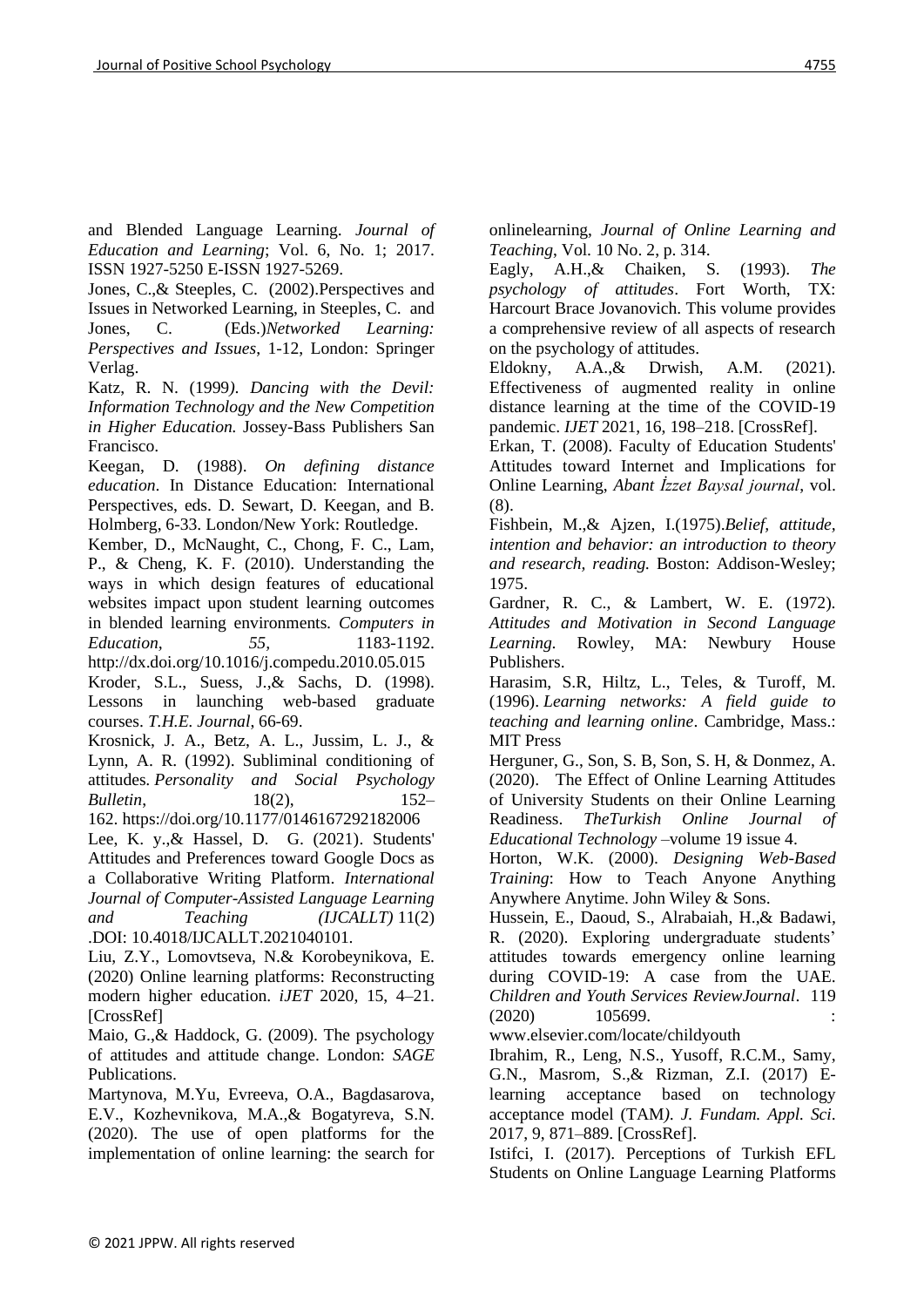Pollard, E.,& Hillage, J. (2001). *Exploring elearning. Report* 376, Institute of Employment Studies.

Pymm, B.,& Lyn, H.(2014). Using ether pads as platforms for collaborative learning in a distance education LIS course. *J. Educ. Liber*. 2014, 55, 133–149.

Ried, L.D.,& Byers, K.(2009). Comparison of two lecture delivery platforms in a hybrid distance education program. *Am. J. Pharm. Educ*. 2009, 73, 1–10. [CrossRef]

Rojabi, A.R.(2020). Exploring EFL Students' Perception of Online Learning via Microsoft Teams: University Level in Indonesia. *English Language Teaching Educational Journal.* ISSN 2621-6485 Vol. 3, No. 2, 2020, pp. 163-173

Sahin, I.,& Shelley, M.(2008). Considering students' perceptions: The distance education student satisfaction model. *J. Educ. Techno. Soc*. 2008, 11, 216–223.

Smith, C., Hoderi, M., & Mcdermott, W. (2019). A Preliminary Study of Students Perception and Learning from Different Delivery Methods. *Academy of Educational Leadership Journal*, 23(2), 1C.

Tarasov, A.F., Getman, I.A., Turlakova, S.S., Stashkevych, I.I. & Kozmenko, S.M.(2020). Methodological aspects of preparation of educational content on the basis of distance education platforms. *CEUR-WS*.org 2020, 2643, 161–173.

Tekinarslan, E. (2008). Faculty of Education Students' Attitudes toward Internet and Implications for Online Learning[English]. *AbantİzzetBaysalÜniversitesiEğitimFakültesiDerg isi*, Vol, 8.

Triandis, H. C. (1971). *Attitude and Attitude Change* (Foundations of Social Psychology). Hoboken, NJ: John Wileys & Sons Inc.

Wea, K. N.,& Kuki, A. D. (2021). Students' Perceptions of Using Microsoft Teams Application in Online Learning during the Covid-19 Pandemic*. Journal of Physics: Conference Series*. 1842 (2021) 012016. doi:10.1088/1742- 6596/1842/1/012016

Wenden, A. (1991).*Learner Strategies for Learner Autonomy* (Cambridge: Prentice Hall International).

optimal forms. *Revista Inclusiones*, 7(Especial): 186-197.

Maor, D. (2003).The teachers' role in developing interaction and reflection in an online learning community. *EMI Educ*. Media Int. 2003, 40, 127– 138. [CrossRef].

Mehanna, W. (2006). E-learning: principles and tools. *Health information on the internet*. Volume 51 Number 1.

Microsoft Teams. (n.d.) *Computer Desktop Encyclopedia*. (1981-2019). Retrieved January .19. 2022.

from [https://encyclopedia2.thefreedictionary.com/](https://encyclopedia2.thefreedictionary.com/Microsoft+Teams) [Microsoft+Teams.](https://encyclopedia2.thefreedictionary.com/Microsoft+Teams)

Mitchell, B.,& May, I.G. (2009). Attitudes Affecting Online Learning Implementation in Higher Education Institutions, *JournalofDistance Education.* VOL. 23, No. 1, 71-88.

Mohammadi, N. Ghorbani, V.,& Hamidi, F. (2011). Effects of e-learning on LanguageLearning. Research Study: ScienceDirect. Procedia, *Social and Behavioral Sciences* 3 – 464 – 468

Mortera-Gutiérrez, F. (2006). Faculty Best Practices Using Blended Learning in E-Learning and Face-to-Face Instruction. *International Journal on E-Learning*, 5 (3), pp. 313-337.

Nisbett, R. E.,& Wilson, T. D. (1977). The halo effect: Evidence for unconscious alteration of judgments. *Journal of Personality and Social Psychology*, 35(4), 250– 256. [https://doi.org/10.1037/0022-3514.35.4.250](https://psycnet.apa.org/doi/10.1037/0022-3514.35.4.250)

Nguyen, T. (2015). The Effectiveness of Online Learning: Beyond no Significant Difference and Future Horizons. *MERLOT Journal of Online Learning and Teaching*, 11(2), 309–329. [https://jolt.merlot.org/Vol11no2/Nguyen\\_0615.pd](https://jolt.merlot.org/Vol11no2/Nguyen_0615.pdf) [f.](https://jolt.merlot.org/Vol11no2/Nguyen_0615.pdf)

Obeidat, A., Obeidat, R.,& Shalabi. M. (2020). The Effectiveness of Adopting e-Learning during COVID-19 at Hashemite University. (IJACSA*) International Journal of Advanced Computer Science and Applications*, Vol. 11, No. 12, 2020 Okwumabua, T. M., Walker, K. M., Hu, X., & Watson, A. (2011). An exploration of African American students' attitudes toward online learning. Urban Education, *SAGE Journal* .46(2), 241-250. DOI: 10.1177/0042085910377516.